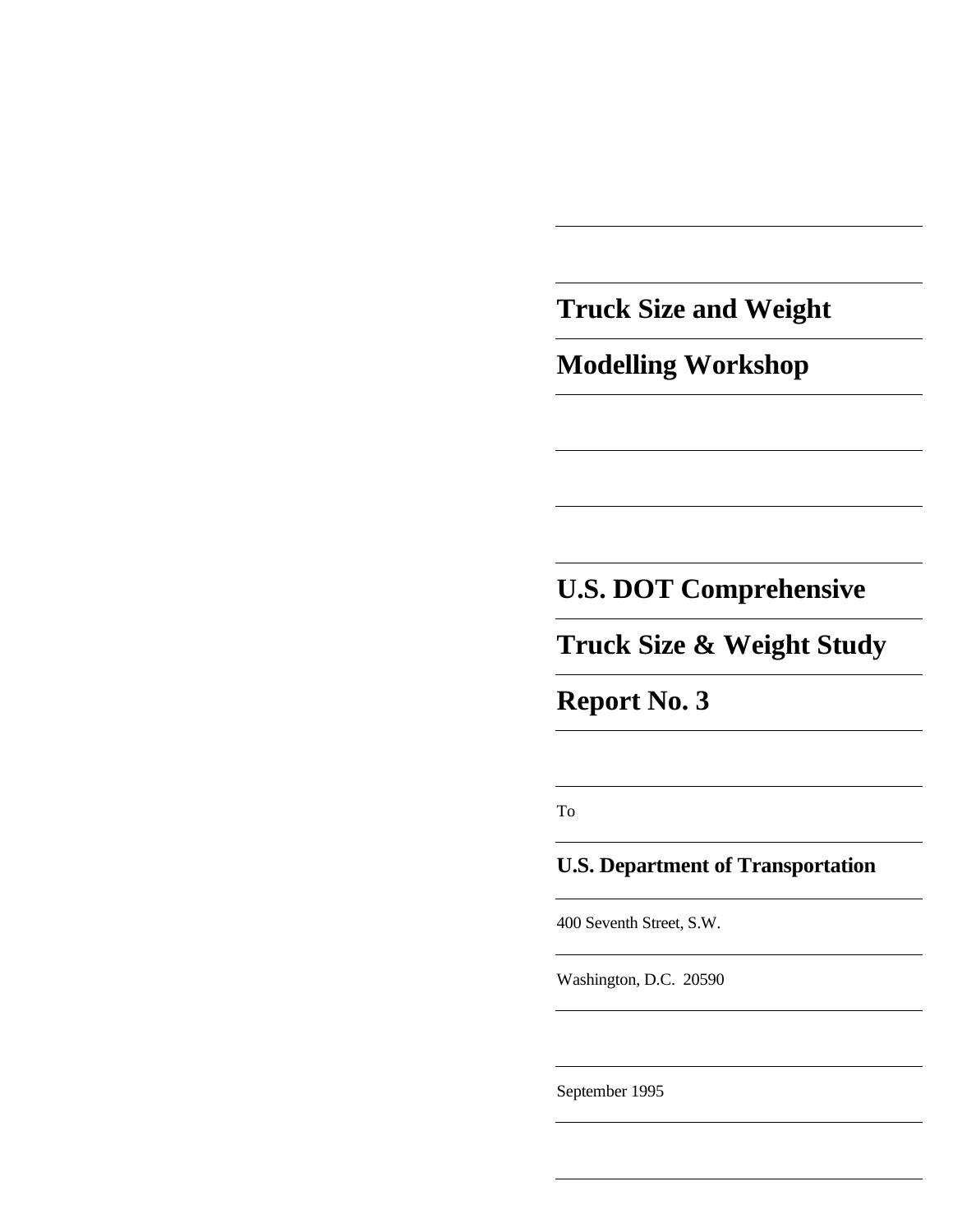# Truck Size and Weight Modelling Workshop

U.S. Department of Transportation Comprehensive Truck Size and Weight Study Report No. 3

# Activity II: Task C Refine Freight Diversion Models for All Modes

September 1995

Prepared by

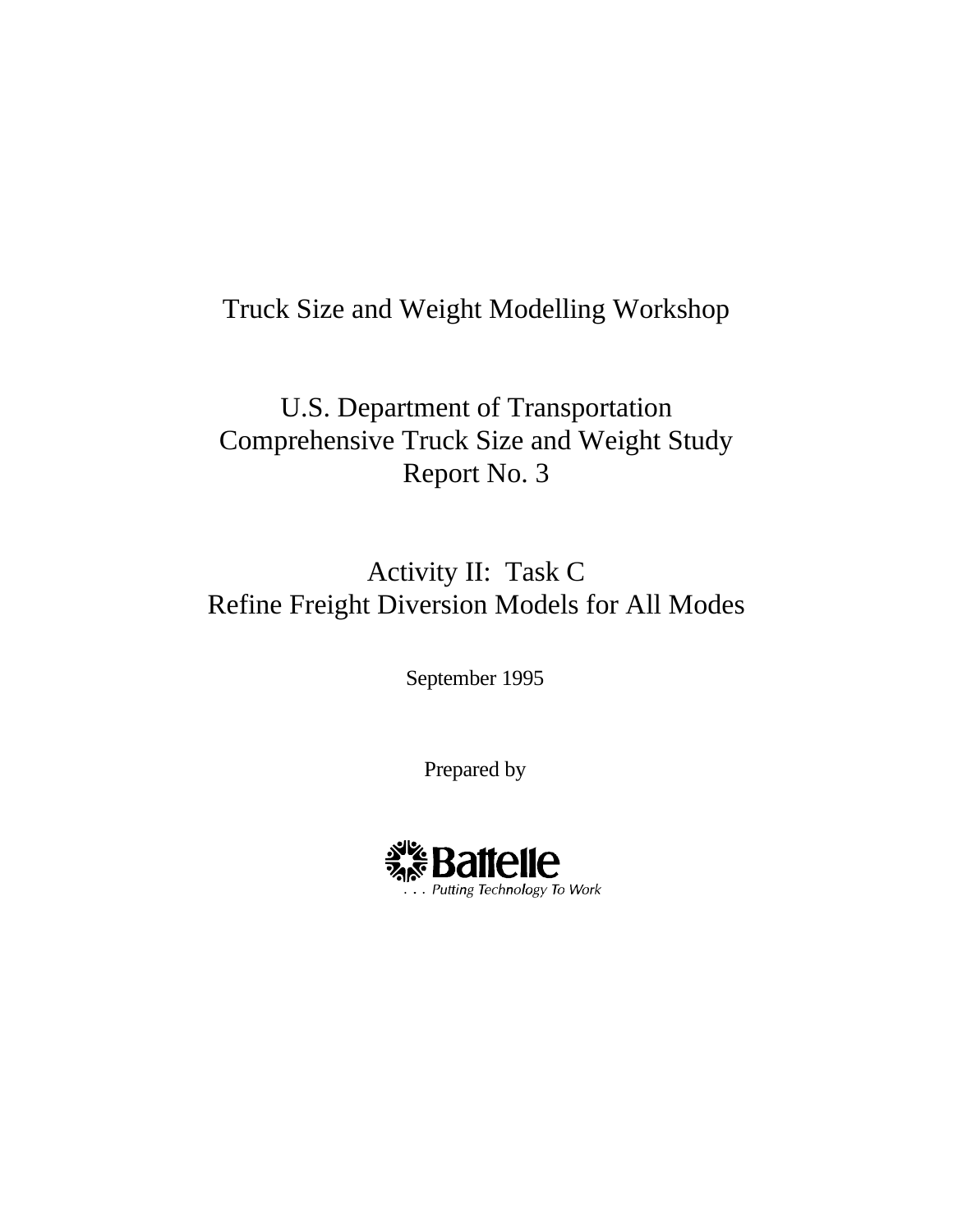The primary objectives of the U.S. Department of Transportation's Comprehensive Truck Size and Weight (TS&W) Study are to:

- $\blacksquare$ assess the potential economic, safety, and environmental impacts of changing existing TS&W limits; and
- $\blacksquare$ identify opportunities to increase the efficiency of freight transportation whil e preserving safety and highway infrastructure.

Reports which have been completed for the TS&W Study, to date, include the following:

- (1) Synthesis of Truck Size and Weight Studies and Issues
- (2) Analysis of the Truck Inventory and Use Survey from the Truck Size and Weigh t Perspective for Trucks with Five-Axles or More
- (3) Truck Size and Weight Modelling Workshop
- (4) Truck Size and Weight Performance-Based Workshop
- (5) Western U.S.-Canada Crossborder Case Study.

For more information, call Karen E. White, FHWA, 202-366-9474, 202-366-7696 (FAX), or e:mail: kewhite@intergate.dot.gov

This document was prepared for use in the U.S. Department of Transportation's Comprehensiv e Truck Size and Weight Study. The views expressed are those of the author(s) and are not necessarily those of the U.S. Department of Transportation.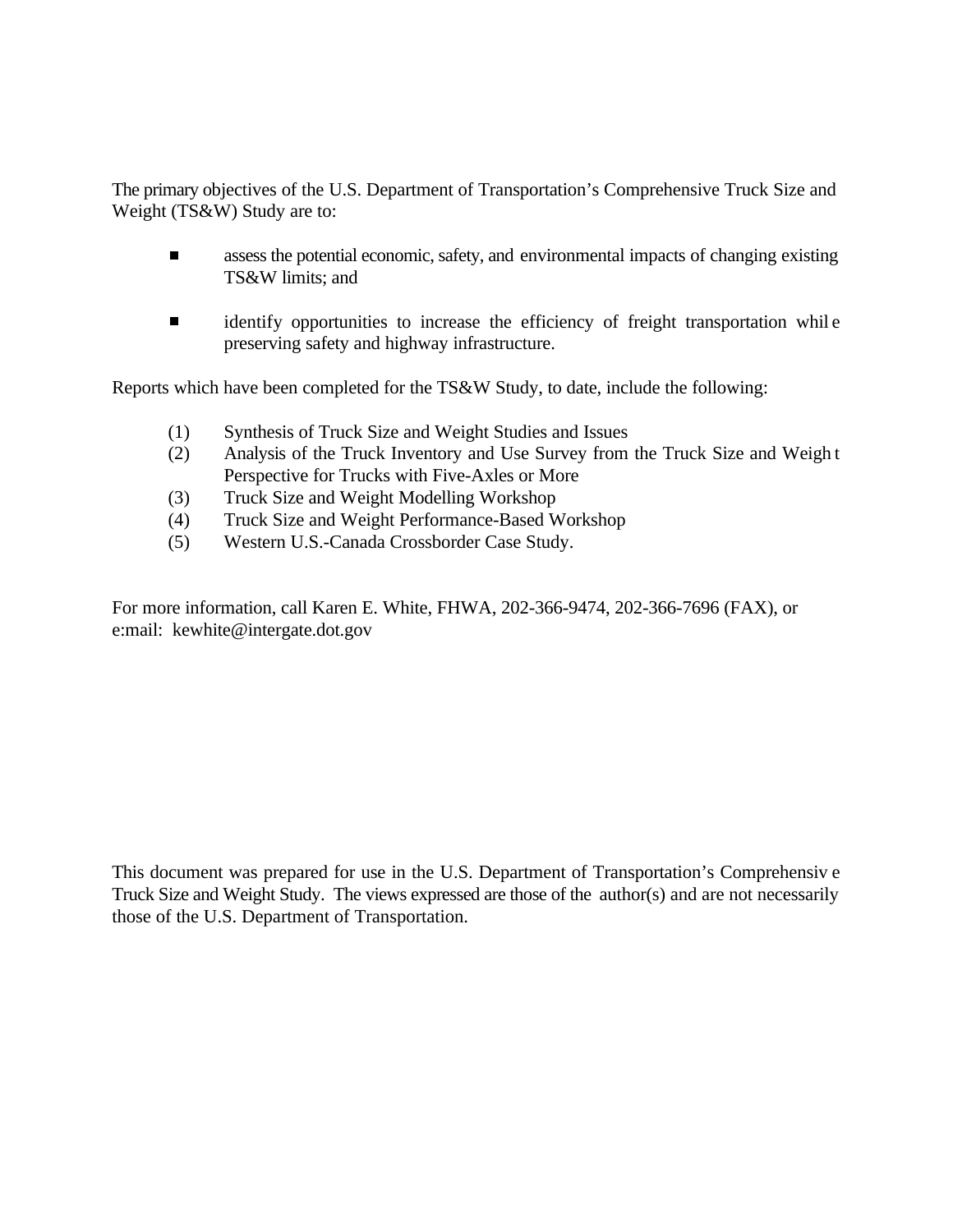# **Table of Contents**

|  |  | 2.1 Highway Traffic Forecasting System (HTFS) Dave Greene                 |  |  |
|--|--|---------------------------------------------------------------------------|--|--|
|  |  |                                                                           |  |  |
|  |  |                                                                           |  |  |
|  |  |                                                                           |  |  |
|  |  |                                                                           |  |  |
|  |  |                                                                           |  |  |
|  |  | 2.2.4 Suggestions from the Discussion for the FNET Policy Model           |  |  |
|  |  | 2.3 Truck Costs—Truck Weight and Size Issues                              |  |  |
|  |  | Joe Stowers, Sydec, Inc. and Herb Weinblatt,                              |  |  |
|  |  |                                                                           |  |  |
|  |  |                                                                           |  |  |
|  |  |                                                                           |  |  |
|  |  |                                                                           |  |  |
|  |  |                                                                           |  |  |
|  |  |                                                                           |  |  |
|  |  |                                                                           |  |  |
|  |  | 2.4 Logistics—Data Issues and Freight Transportation Analyzer (FTA) Model |  |  |
|  |  | Gary Gittings and Gene Tyworth, Penn State University (PSU),              |  |  |
|  |  |                                                                           |  |  |
|  |  | 2.4.1 The Shippers Survey and the Productivity Effects of TS&W Policies   |  |  |
|  |  |                                                                           |  |  |
|  |  |                                                                           |  |  |
|  |  |                                                                           |  |  |
|  |  |                                                                           |  |  |
|  |  |                                                                           |  |  |
|  |  | 2.5 Truck-Rail/Rail-Truck Diversion Model                                 |  |  |
|  |  |                                                                           |  |  |
|  |  |                                                                           |  |  |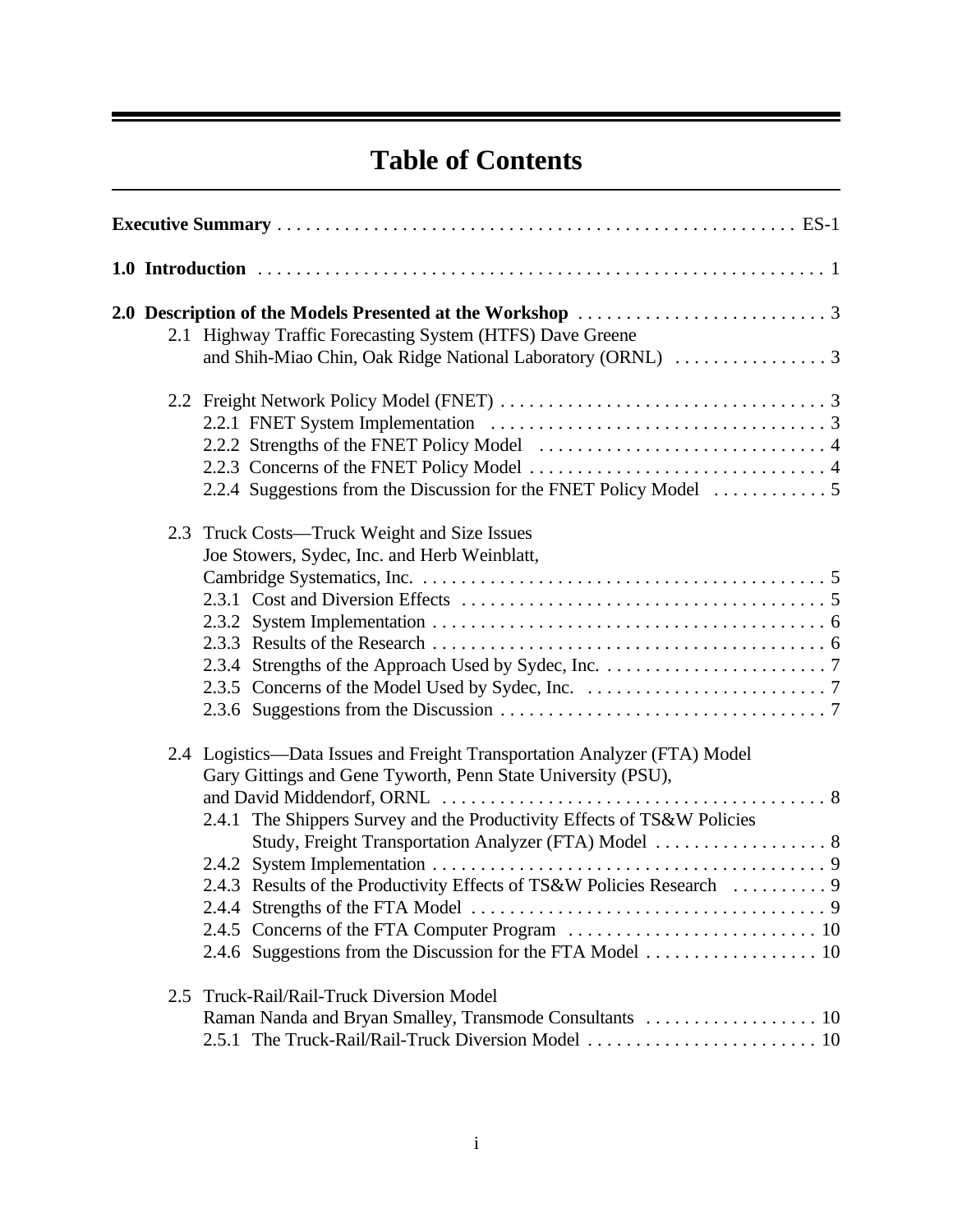# **Table of Contents (Continued)**

|  | 2.5.5 Suggestions from the Discussion for the Rail-Truck Diversion Model  12      |  |
|--|-----------------------------------------------------------------------------------|--|
|  |                                                                                   |  |
|  | 3.1 Commodity Flow Survey (CFS) and the Truck Inventory                           |  |
|  |                                                                                   |  |
|  | 3.2 General Discussion Topics, Jim March, Federal                                 |  |
|  |                                                                                   |  |
|  |                                                                                   |  |
|  |                                                                                   |  |
|  | 4.0 Review of Models and Data Bases Available for Truck Size and Weight Study  15 |  |
|  |                                                                                   |  |
|  |                                                                                   |  |
|  |                                                                                   |  |
|  |                                                                                   |  |
|  |                                                                                   |  |
|  |                                                                                   |  |
|  |                                                                                   |  |
|  |                                                                                   |  |
|  |                                                                                   |  |
|  |                                                                                   |  |
|  |                                                                                   |  |
|  |                                                                                   |  |
|  |                                                                                   |  |
|  |                                                                                   |  |
|  |                                                                                   |  |
|  |                                                                                   |  |
|  |                                                                                   |  |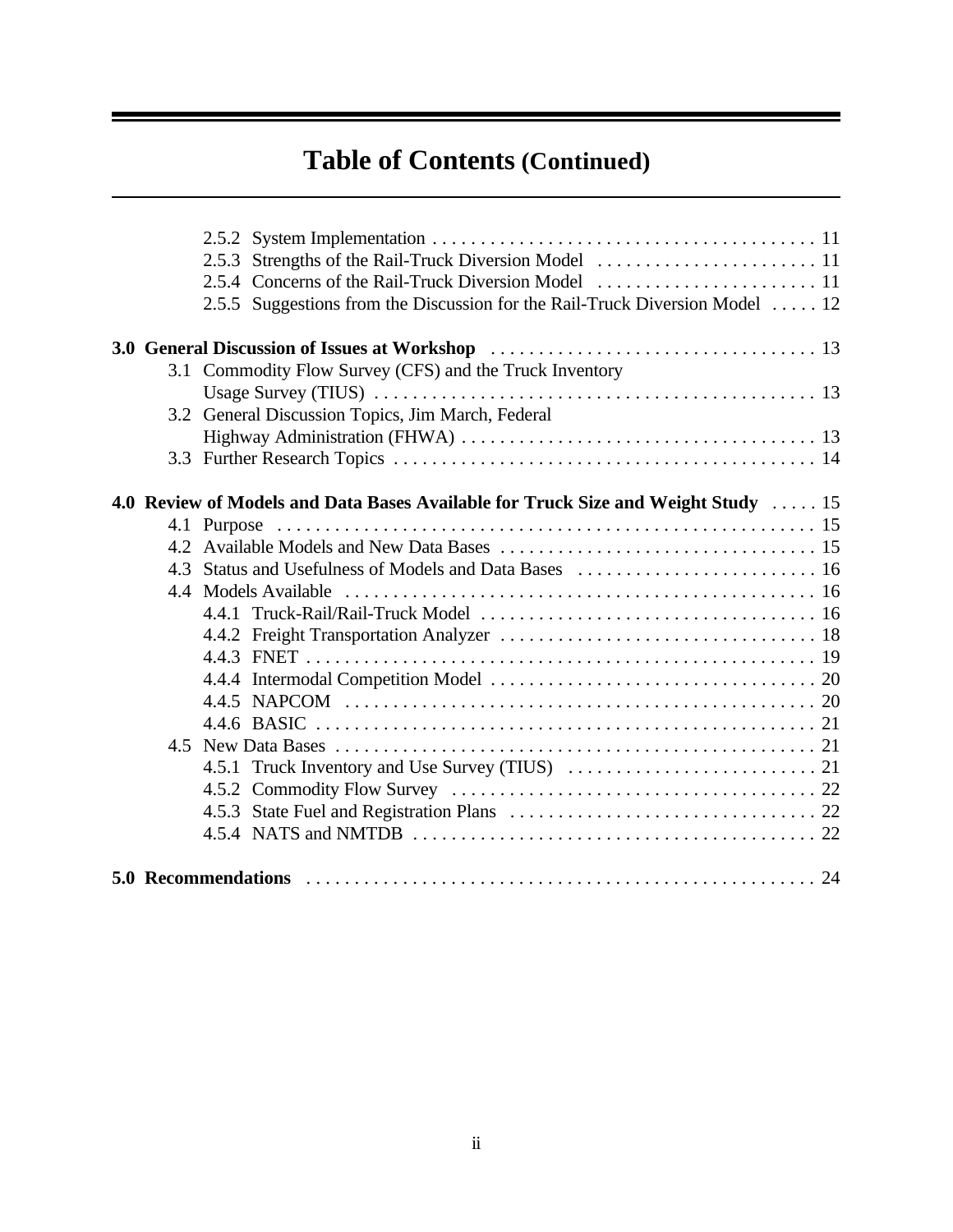# **Executive Summary**

The Federal Highway Administration (FHWA) sponsored an informal workshop on February 10, 1995, as part of a comprehensive truck size and weight (TS&W) study. The objectives of the workshop were to discuss past work in modeling issues and identify new tools for TS& W analysis. Several experts gave presentations of their models and prior TS&W work whic h demonstrated different analytical approaches to the TS&W issue. Following the presentations, there was group discussion of future research needs to support TS&W analysis.

Overall, there was wide agreement among the workshop that there is not one tool or combination of tools that is capable of modeling the complexity of all the possible TS&W options that may b e considered. Furthermore, it was agreed that it probably will not be possible to design one, all inclusive tool. Consideration should be given to conducting detailed case studies on specifi c commodities, companies, and regions to supplement (or outright replace) large complex models. Therefore, an integrated approach involving several models and different data will most likely b e needed.

One major weakness that applied to all tools discussed was the lack of accurate data bases for model inputs and case studies. Some new data sources are likely to become available in the near-term. The Bureau of the Census' 1992 Truck Inventory Usage Survey (TIUS) and the Commodity Flow Survey (CFS) will hopefully offer a better understanding of commodity flow shipments in the country. In addition, the Bureau of Transportation Statistics (BTS) is making available data on cross-border flow of goods.

One final overall observation from the workshop was that FHWA should consider case studies o f industry practices. This approach differs from TS&W modeling, but could be used to build a microapproach for national TS&W analysis. For example, different specialized models or case studie s representing individual commodities, geographic regions or corridors could be developed. This specific information could be combined with other case studies and built up to analyze the overal l national situation.

The first workshop presentation discussed the Freight Network Policy Model (FNET) which is a component of the Highway Traffic Forecasting System (HTFS). FNET mathematically estimates the impacts of truck size and weight and highway user fee policy options on changes in vehicle-mile s travel (VMT) and payload ton miles (PTM) by various operating weight classes and vehicle types, truck and rail operational costs, and truck-rail modal split.

A less mathematical but more "real world" approach are the Truck Costs issues discussed in fou r studies of cost diversion effects that were conducted over the last 15 years. These studies dealt with the non-linehaul costs for extra trailers, diversion potential, dedicated service, nondedicated service,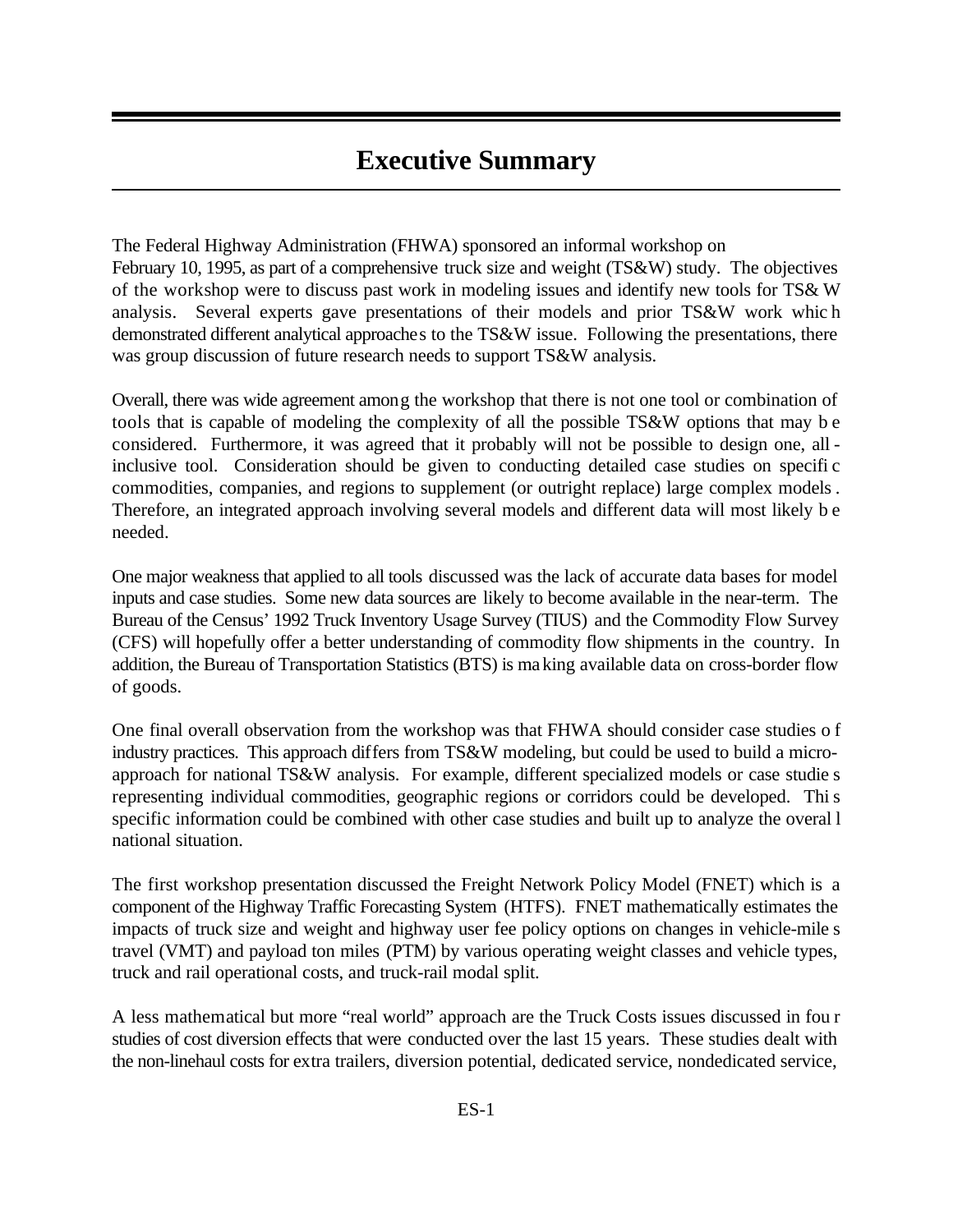cube-limited versus weight-limited freight, local restrictions, shipper requirements, effects on VMT, and transport costs.

Another approach is to study TS&W issues from the shipper's perspective. The Pennsylvania State University (PSU) conducted a survey of freight shippers. This survey information served as inputs to the Freight Transportation Analyzer (FTA). The FTA is a stochastic model which tries to find the nationwide diversion and the net effects of LCVs on shippers total logistics costs.

The last presentation was the Truck-Rail/Rail-Truck (Rail-Truck) Diversion Model. This model is a statistically disaggregate model which uses a Shippers Logistics cost model. The Rail-Truck Model is aimed at maximizing the receiver's utility while minimizing the total logistic costs. This is done by calculating the receivers utility for each transportation alternative. It also approaches the problem from the perspective of the shipper/receiver.

In addition to the models discussed at the Workshop, several data bases (new and revised data bases) were also discussed. These data bases potentially offer new and better sources of information t o address continuing weakness, particularly with truck VMT and freight commodity flows.

There are several recommendations regarding specific tools and data bases needed to suppor t TS&W's analysis. These action items need to be part of the TS&W Management Research Plan.

- (1) The Rail-Truck Model should be reviewed extensively and improved to be ready to measure nationwide rail to truck diversion and rail revenue contribution impacts from changes i n Federal TS&W regulations. FHWA needs to have an independent estimate of diversio n potential and avoid being in a situation of solely depending on the AAR's ICM model fo r diversion estimates. This model needs to reflect the latest trends and cost/pricing events from a variety of studies, Battelle Team skills, and other models (FTA).
- (2) The FHWA should investigate the likelihood of using North American Trucking Surve y (NATS) and the National Motor Truckload Data Base (NMTDB) from the Association o f American Railroads (AAR). Also, the FHWA should address the value of continuing a NATS/NMTDB-type data base collection project. Perhaps, these data could be collecte d every two years or be combined with other current truck data collection efforts (i.e., TIUS). Related to this decision should be a review of the Reebie data base and a collection method where the trucking industry would provide data at no cost and get national truck flow data for marketing purposes.
- (3) The planned improvements to the NAPCOM need to be completed. Also, future changes to the model should include tire pressure, super single tire, and studded tire impacts o n pavement.
- (4) Coordinate the review of the CFS and TIUS with other U.S. Department of Transportation (DOT) offices and other efforts. These data bases will be valuable to the TS&W effort.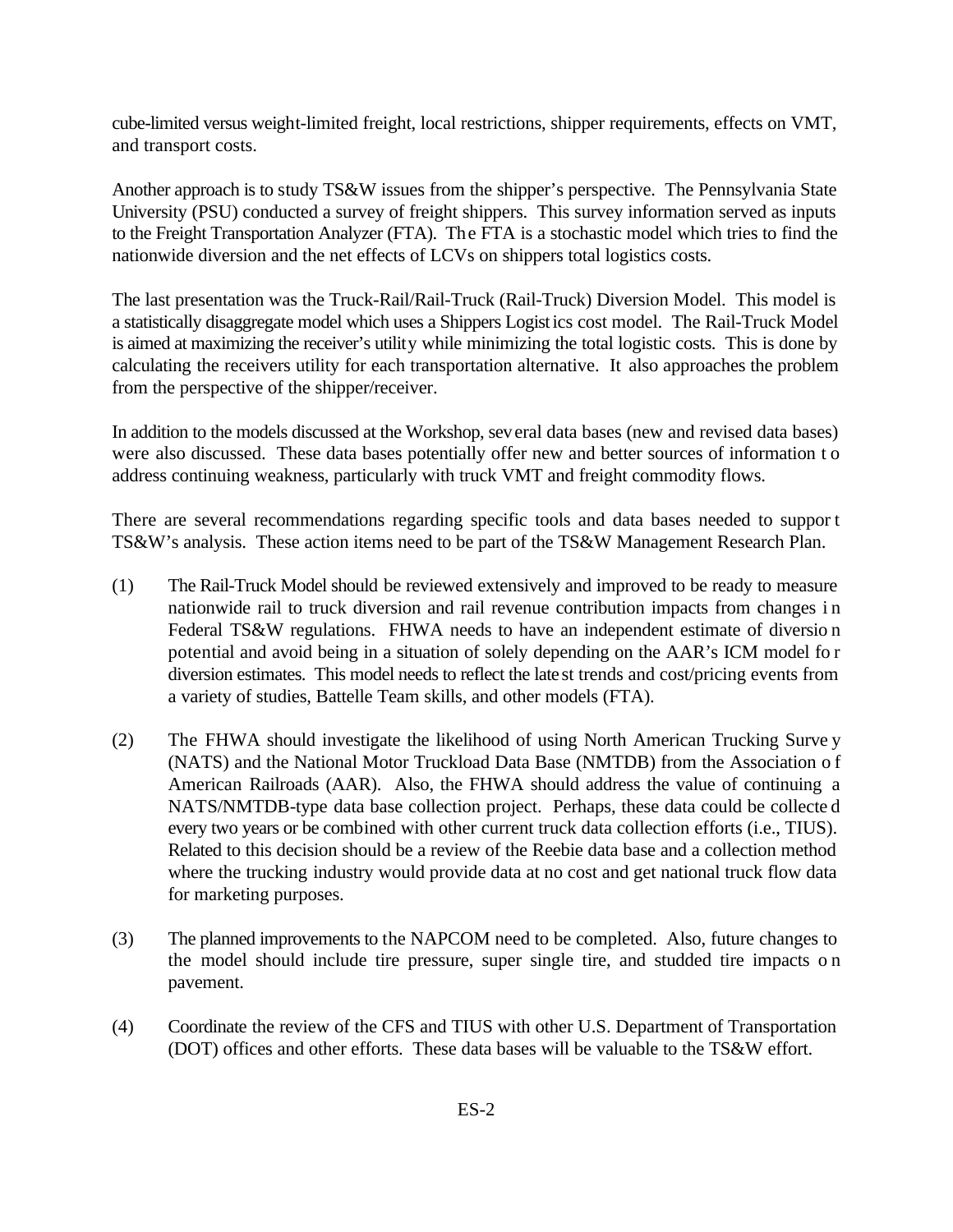(5) The FNET needs to be reviewed for the data bases containing the different highway networks and the GIS interface capability. Also, we need to better the state regulation data base and its usefulness in TS&W research. Currently, the FNET is being used to estimate the benefits of completing the Alameda Corridor in Los Angeles. This exercis e should be a good test case of the ease of use and completeness of the model.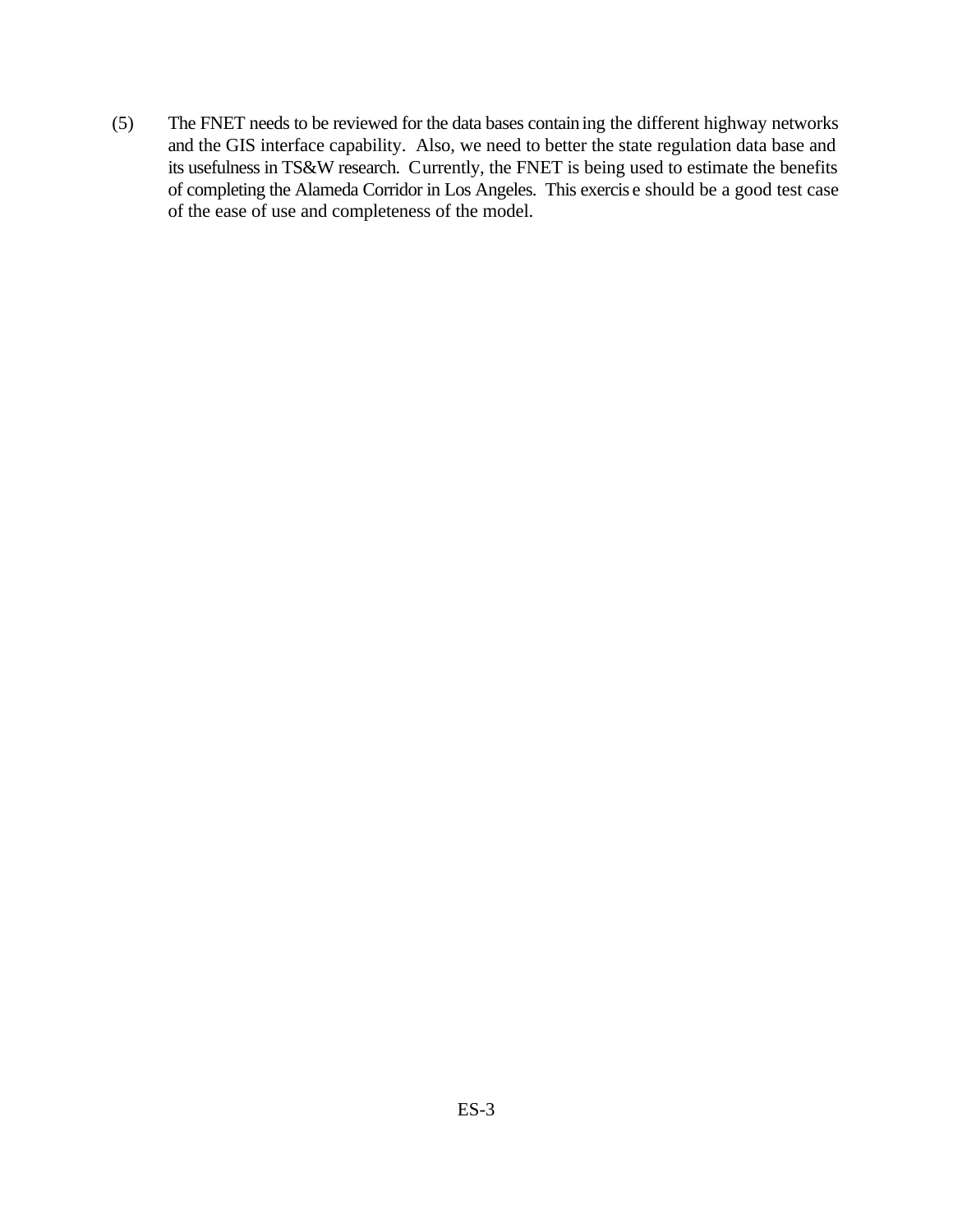## **1.0 Introduction**

The Federal Highway Administration's (FHWA's) Comprehensive Truck Size and Weight (TS&W) study is being conducted partly in response to a legislative proposal in the 103rd Congress, HR4496, that would: 1) freeze the weights allowed by state law or permit regulations on the non-interstate portion of the National Highway System (NHS), and 2) freeze the length of new trailers at 53 feet. This bill, or similar legislation, could have a significant impact on the public and private sectors and on the safety and efficiency on the total transport system.

The current TS&W regulations were based on concerns for national uniformity and good highway system stewardship, including matching vehicle weights and dimensions with the existing publi c infrastructure and with mechanisms for cost recovery. At times, some states have adopted ne w pavement and bridge design standards to better match the weights and dimensions of the vehicle s being allowed to operate on their highways. Highway engineers are concerned about prematur e degradation of that infrastructure and the consequent strain on public resources. As technology and shipper demand have resulted in larger and heavier trucks, concerns for highway safety (adequat e brakes and vehicle handling and stability) and loss of rail service (due to loss of freight traffic to larger trucks) have become increasingly important especially with regard to longer combination vehicle s  $(LCVs).$ <sup>1</sup> Typically, LCVs are turnpike doubles (combinations with two 40-foot or longer trailers), Rocky Mountain doubles (combinations with one 40-foot or longer trailer), or triples (combinations with all three trailers 30 feet or shorter in length).

The FHWA TS&W comprehensive study is divided into two phases. Phase I, TS&W synthesis, assessed past policy studies and recent research findings. The major purpose of Phase I was t o describe what is known about the recent technical work and research related to all aspects of TS&W. TS&W studies completed within the last 15 years, as well as more recent research not covered i n these studies, have been synthesized. State and Federal TS&W regulations have been summarized, and knowledge and research gaps on TS&W issues have been identified and research need s prioritized. This phase is complete and the working papers are available for public review in th e FHWA docket.

Phase II, a preliminary option analysis related to the National Highway System (NHS) issue, wil l evaluate on a limited basis specific policy options using existing data bases and will provide regional commodity case study analyses. This analysis will be preliminary because new data for a comprehensive analysis of TS&W issues, such as the commodity flow survey (CFS) information, is not expected to be made available by the Bureau of the Census until late 1995. Therefore, Phase II policy options will include appropriate caveats regarding the limitations of earlier studies. Thi s

 $\rm ^1LCVs$  are multi-cargo unit truck combinations that can weigh more than 80,000 pounds, depending on state regulations.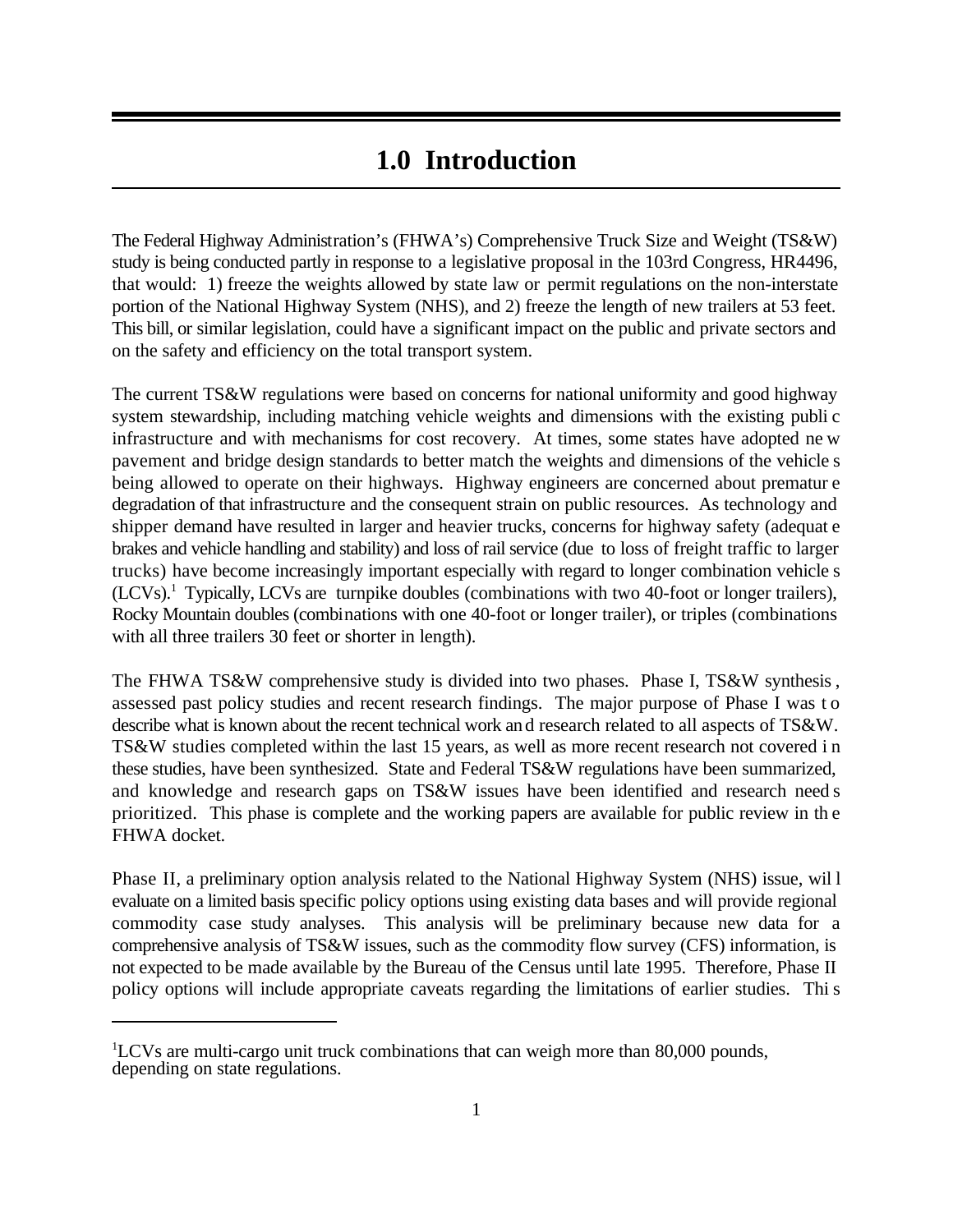analysis will include the impacts of changes in Federal TS&W provisions on safety, infrastructure, and economic productivity.

Phase II will include an extended impact analysis. We will be able to use the new data and revised tools that become available in 1995 and 1996 to prepare in-depth analyses of the TS&W polic y options. It will incorporate results from a parallel Highway Cost Allocation (HCA) Study, which the FHWA is undertaking to determine whether the various highway users including heavy vehicles, are paying their fair share into the Highway Trust Fund. Specific TS&W policy options will be analyzed using improved tools and information on freight commodity flows and truck use. This phase wil l address the full range of costs and benefits estimated to derive from these options.

FHWA recently sponsored an informal workshop on TS&W study. The purpose of this workshop was to develop strategies for integrating past work, developing new analytical tools, and identifying key data base issues for the TS&W study.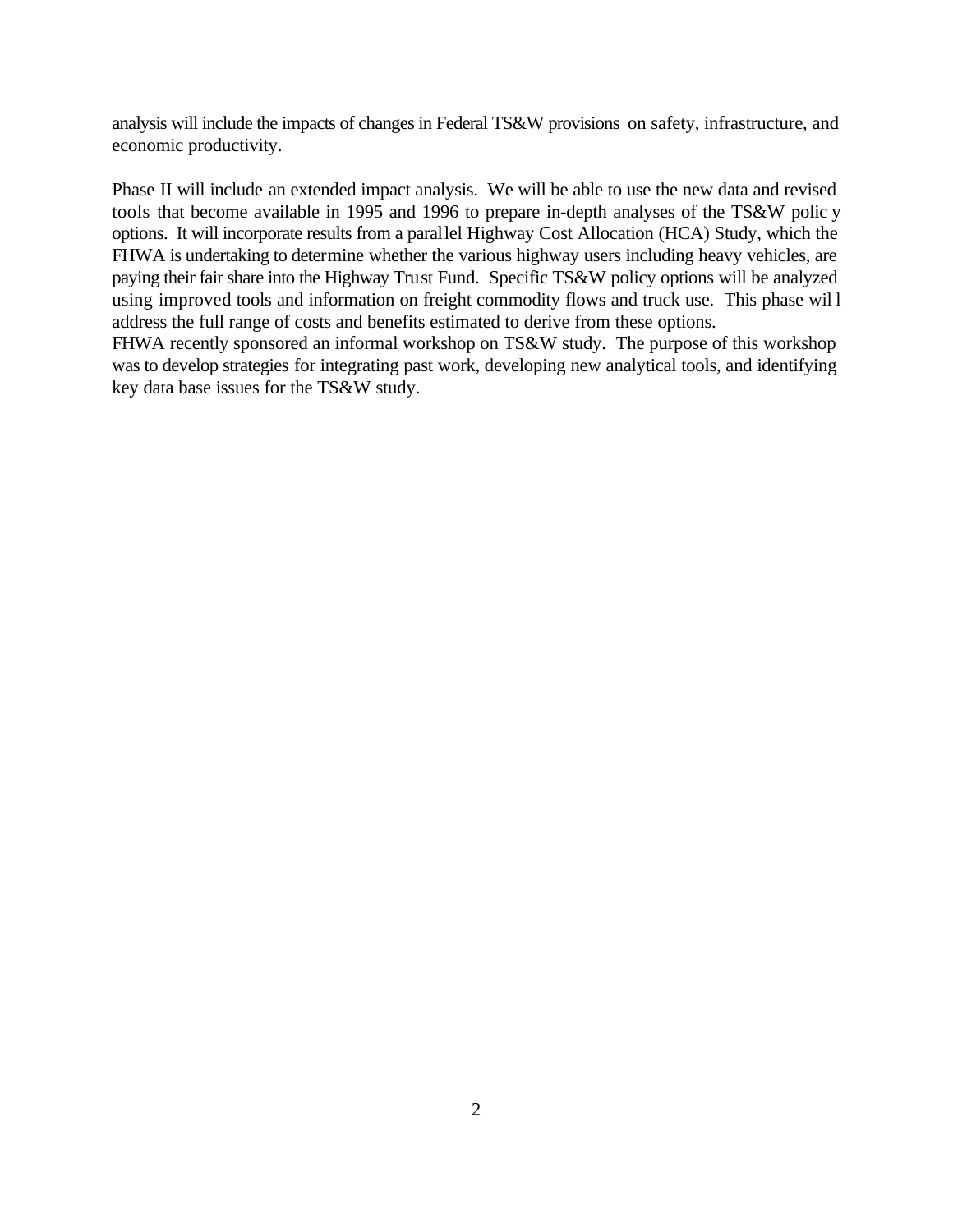# **2.0 Description of the Models Presented at the Workshop**

#### **2.1 Highway Traffic Forecasting System (HTFS) Dave Greene and Shih-Miao Chin, ORNL**

The Highway Traffic Forecasting System (HTFS) is a national freight forecasting model with three main components: 1) a national aggregate vehicle miles of travel (VMT) forecasting model, 2) a freight network policy model (FNET), and 3) a large data base which is iterative and proportional. The VMT data base provides inputs to the FNET which forecasts travel network and mode.

#### **2.2 Freight Network Policy Model (FNET)**

FNET attempts to estimate the impacts of TS&W and highway user fee policy options on changes in VMT and payload ton-miles (PTM) by various operating weight classes and vehicle types, truck and rail operational costs, and truck-rail modal split.

FNET is a freight forecasting model based on the four-step transportation planning process: trip generation, distribution, mode split, and assignment. FNET builds upon the Oak Ridge National Laboratory (ORNL) National Highway Planning Network and utilizes a Minimum Cost Route decisionmaking process. VMT is distributed by type of truck and gross operating weight distribution. FNET can hold up to five different data bases which allows the model to accommodate grandfathered rights (such as Oklahoma's 90,000-pound truck limit) and state differences (such as Nebraska running empties).

In the FNET model, different networks can be specified which could allow modeling the NHS by assigning weight limitations to various road segments. A geographic information systems (GIS) interface could establish the different "links" to share the same restrictions. There are 6,440 links in the FNET network. Although forming new network links is tedious, updating established links becomes much easier.

#### **2.2.1 FNET System Implementation**

- $\blacksquare$ Computers: 80386-, 80486- and Pentium-based MS-DOS desktop computers.
- User Interface: TransCAD or GisPlus Interface.  $\blacksquare$
- Network: Interstates, Federal Primary, and other highways abstracted from National  $\blacksquare$ Highway Planning Network developed by ORNL.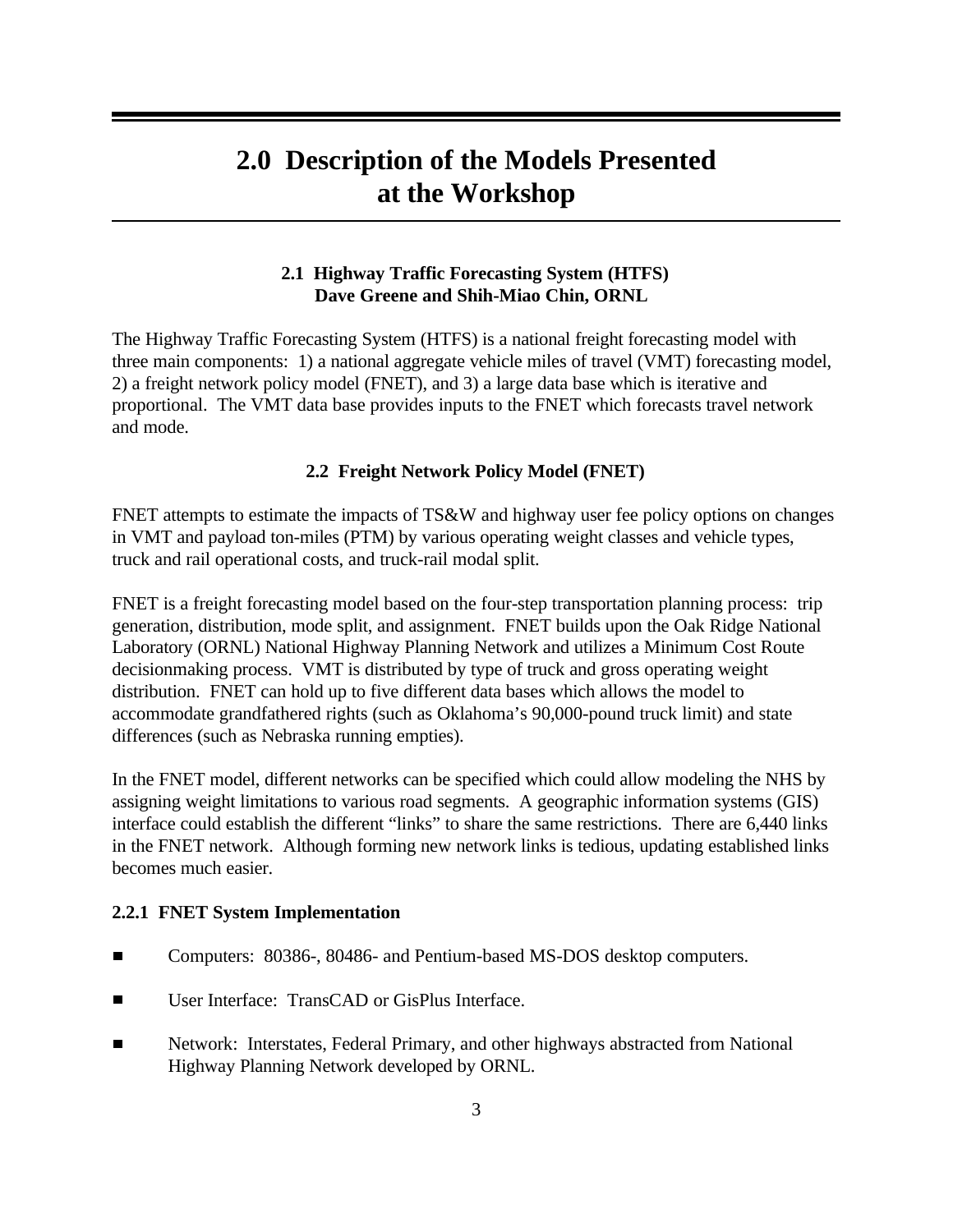- Study Zone: 181 BEA regions (excludes Hawaii and Alaska).  $\blacksquare$
- $\blacksquare$ Origin/Destination: Tonnage information for 23 commodity types based on Reebie data.

### **2.2.2 Strengths of the FNET Policy Model**

- $\blacksquare$ The model analyzes NHS policy options because the model deals with actual road networks not simulated networks. The model assigns flows to specific paths.
- $\blacksquare$ This model is sensitive to TS&W policy (state and Federal) because of geographical-based highway networks.
- $\blacksquare$ The network has weight attributes corresponding to individual state laws. These attributes can be set to state limits and/or truck limits.
- $\blacksquare$ Freight loads are looked at on a network basis.
- $\blacksquare$ Some consensus that this is a good representation of the highway network.

### **2.2.3 Concerns of the FNET Policy Model**

- Changes in TS&W regulations reflect the change in truck VMT. The concern is whether  $\blacksquare$ this can be used for rail/truck diversions. Model lacks rail competitive information which impacts rail diversion.
- $\blacksquare$ FNET excludes the local truck movement (less than or equal to 50 miles).
- There is no differentiation between two- and four-lane traffic on road networks.  $\blacksquare$
- $\blacksquare$ Tedious process to select "links" for NHS or other systems.
- $\blacksquare$ Logistic costs are not explicitly considered in the model. Complex logistic decisions are being made for truck and rail trips and are summarized into generalized costs such as the cost per trip (truck costs) and the cost per mile versus the payload unit costs. This model is unable to represent other issues such as on-time delivery and other related issues. The multinomial logistics approach does not represent real life decision-making processes.
- $\blacksquare$ LCV access issue is not included in the model. (Note: There was a suggestion to add a constant to the equation to address this issue.)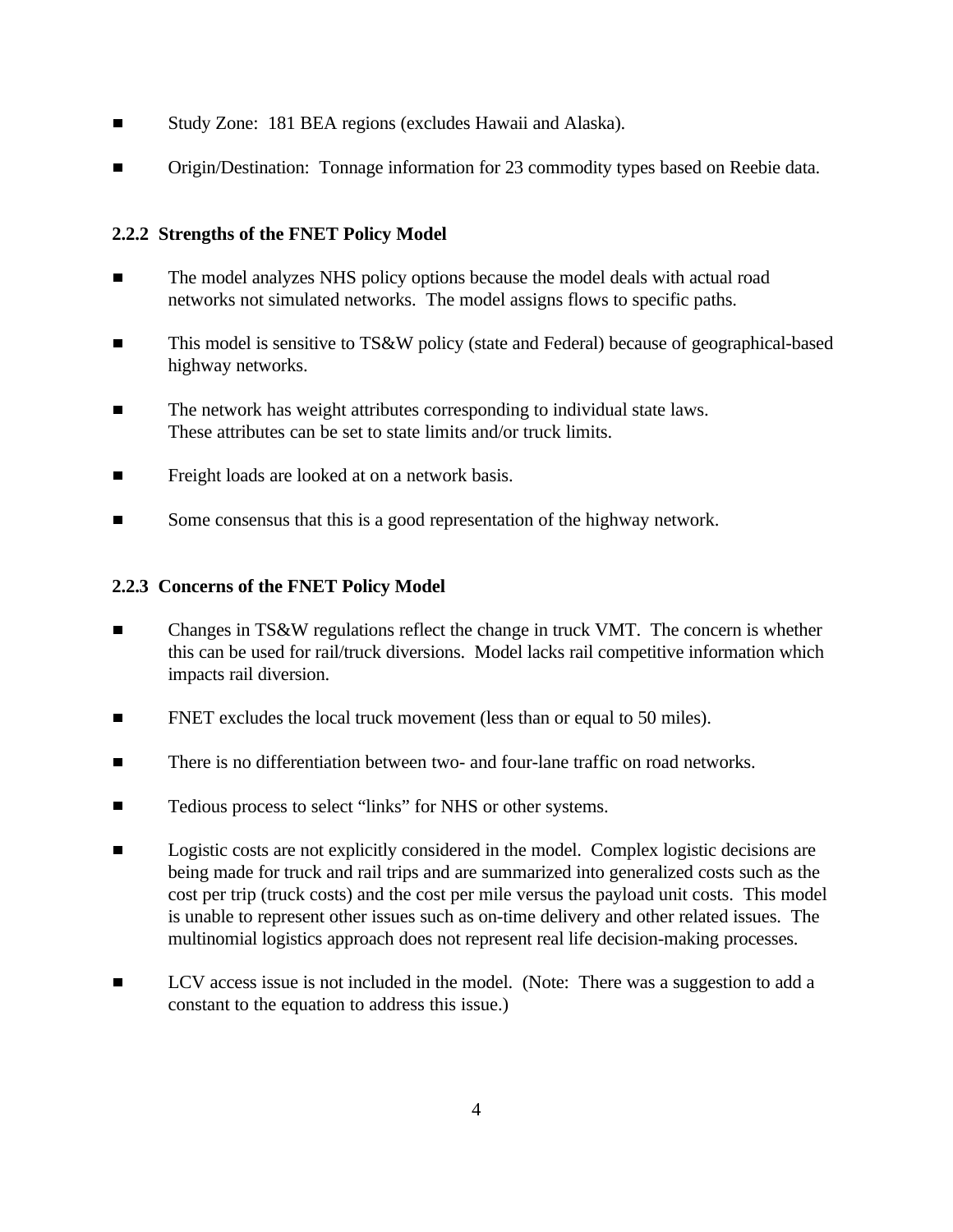- Errors are mostly in the "schedules". Averaged three or four paths to accommodate for  $\blacksquare$ this error.
- General disagreement with the preliminary results presented at the workshop that  $\blacksquare$ indicated there would be no VMT growth with the elimination of the grandfather clause. The workshop members strongly felt that there should be VMT growth due to decreased weight limits. This issue was not resolved. Chin indicated that the model was not complete and that he wanted to check his notes and continue development of the model.

#### **2.2.4 Suggestions from the Discussion for the FNET Policy Model**

- New data (such as CFS) will improve the model on a link-by-link basis.  $\blacksquare$
- LCV access issues can be dealt with by adding a constant.  $\blacksquare$
- $\blacksquare$ Logistic costs could be calculated off-line and then included in generalized costs.

### **2.3 Truck Costs—Truck Weight and Size Issues Joe Stowers, Sydec, Inc. and Herb Weinblatt, Cambridge Systematics, Inc.**

#### **2.3.1 Cost and Diversion Effects**

There have been four studies of cost and diversion effects conducted over the last 15 years which included: 1) Carl Swerdloff's 1981 Office of the Secretary of Transportation (OST) Study, which looked at the effects of the elimination of the grandfather clause; 2) the 1988 Transportation Research Board (TRB) work; 3) the early 1990 FHWA TS&W work, which involved interviewing truck drivers (LCV and others) to better improve the modeling and analysis to date; and 4) the 1993 FHWA unpublished report prepared by Transmode, SYDEC, and Cambridge Systematics, Inc.

Stowers' work has dealt with non-linehaul costs for extra trailers, diversion potential, dedicated service (use most efficient configuration for the haul), non-dedicated service (consider issues related to overall utilization), cube-limited versus weight-limited, local restrictions, and shipper requirements. It also deals with the effects on VMT and transport costs such as the: 1) diversion to larger vehicles; 2) changes in capacity utilization, circuity, empty mileage, annual mileage; and 3) increased payload on existing vehicles. Stowers' analysis has assumed that generally: 1) taxes reflect the costs with regard to cost allocation calculations, 2) taxes are increased for heavier vehicles, 3) there is 15 percent empty operation (miles), and 4) refrigerated trucks cost more to refrigerate two trailers than one trailer.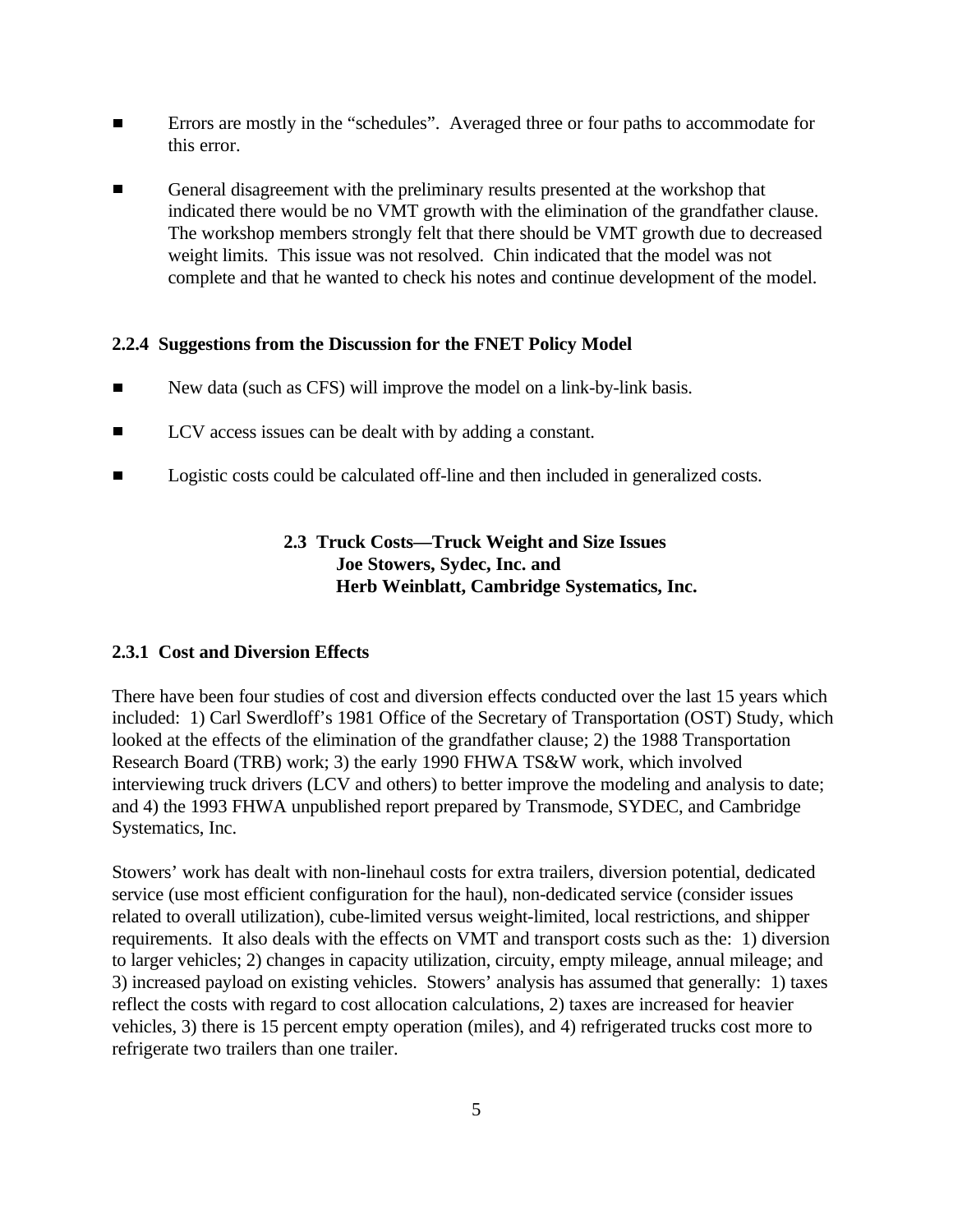There are six cost components identified in this model: driver, vehicle, fuel, tires, repair, and overhead. Costs have been estimated for interstate/non-interstate roads. The cost of pavement, bridges, etc. are also included, but only on Interstate System roads and only for LCV costs.

#### **2.3.2 System Implementation**

Research included:

- Trailer types studied: dry van, refrigerated van, flatbed, tank, hopper, and dump.  $\blacksquare$
- $\blacksquare$ Configurations studied: Up to 11 per trailer type.
- $\blacksquare$ Hitches studied: A-Train, B-Train, C-Train.
- GVWs studied: three to nine per trailer-type/configuration.  $\blacksquare$
- Method of research:  $\blacksquare$ 
	- **-** Two special runs of Association of American Railroads' (AAR) Intermodal Competition Model (ICM).
	- **-** For each trailer type, ICM considered two alternatives to a five-axle semi.
	- **-** Percentage of cost saving provided by us for each alternative.
	- **-** Results for other policy options obtained by interpolation and extrapolation.

#### **2.3.3 Results of the Research**

- $\blacksquare$ Found that the important issue was access costs for the LCV operations. This can be difficult to capture in a link and node network.
- ICM Outputs for the mentioned 1993 study:
	- **-** Reduction in rail ton-miles with an increase in truck ton-miles.
	- **-** Reduction in railroad revenue from diverted traffic.
	- **-** Reduction in railroad revenue due to competitive route reductions.
	- **-** To eliminate the grandfather clause, there would be an increase in pavement costs off of the Interstate System, but there would be a decrease of pavement cost on the Interstate System.

### **2.3.4 Strengths of the Approach Used by Sydec**

- A simple, noncomputer-based method of estimating costs.  $\blacksquare$
- $\blacksquare$ Results may be inaccurate, but likely to be "sensible" or "reasonable."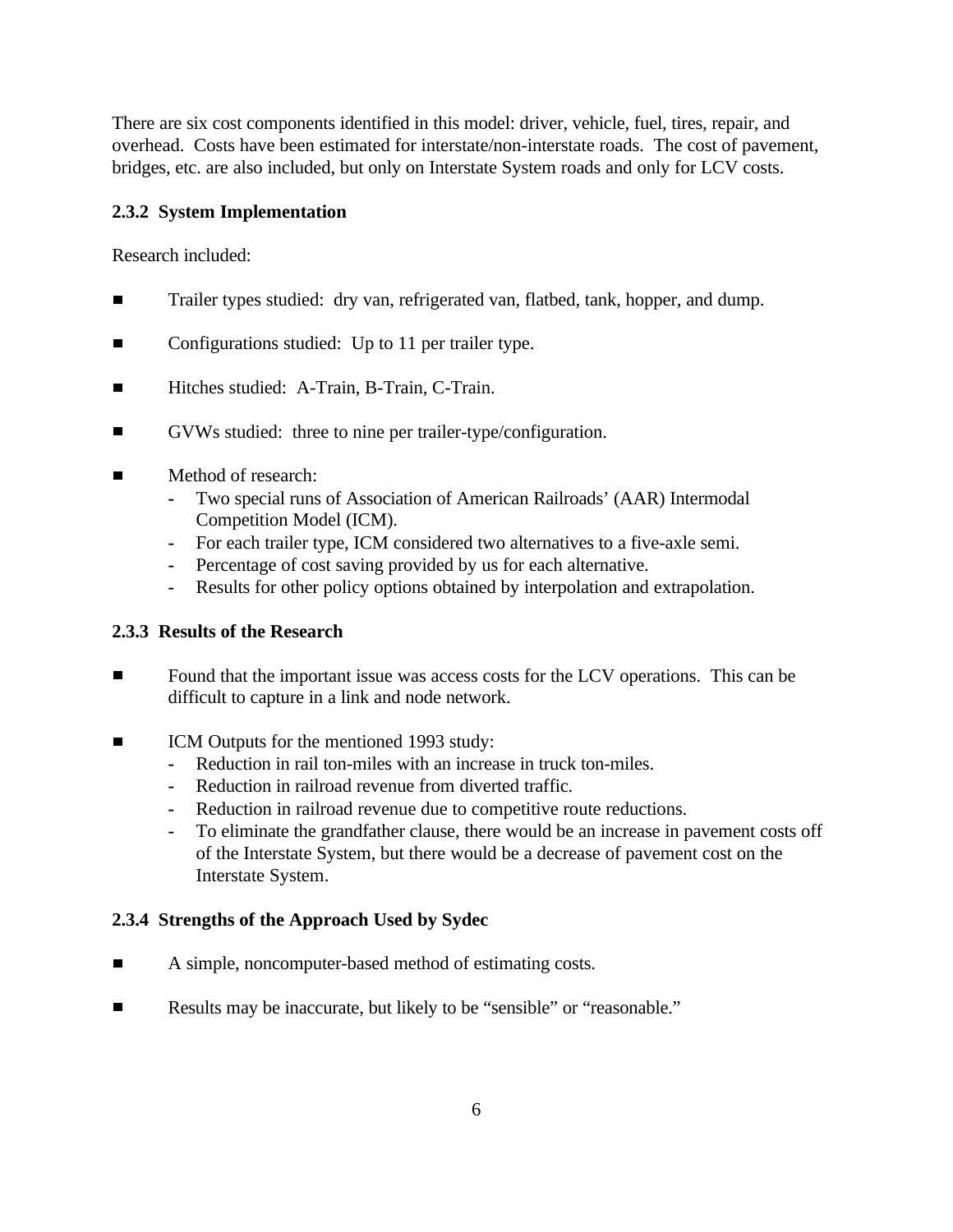Relatively sensitive to load density (savings increase with an increase in density on a per  $\blacksquare$ ton basis, and differences in capacity utilization, circuitry, percentage of mileage empty, annual mileage, and tax rates).

### **2.3.5 Concerns of the Model Used by Sydec**

- Percentage cost changes are relatively insensitive to:
	- **-** Moderate changes in components of costs
	- **-** Length of haul (above 100 miles)
	- **-** Percentage of mileage empty
	- **-** Annual mileage
	- **-** Commodity types.
- The definition of a dedicated/nondedicated service.  $\blacksquare$
- The definition of "capacity utilization."  $\blacksquare$
- $\blacksquare$ Sensitivity does not reflect fuel economics.
- This model deals with nonline-haul costs for extra trailers.  $\blacksquare$
- $\blacksquare$ Use of AAR's ICM. There is limited documentation due to the proprietary nature of the model. ICM does not reflect intermodal connections.

#### **2.3.6 Suggestions from the Discussion**

A new model should:

- $\blacksquare$ Deal with a variety of different types of operations including access and drayage.
- $\blacksquare$ Be predictive. Policy options have been analyzed in the past and were reactive, not predictive, due to the orientation of analysis.
- $\blacksquare$ Address intermodalism and increased intermodal connections.
- $\blacksquare$ Be given to the states. Useful tools need to be provided to the states for them to make informed decisions. Federal oversight and support needs to be provided to the states.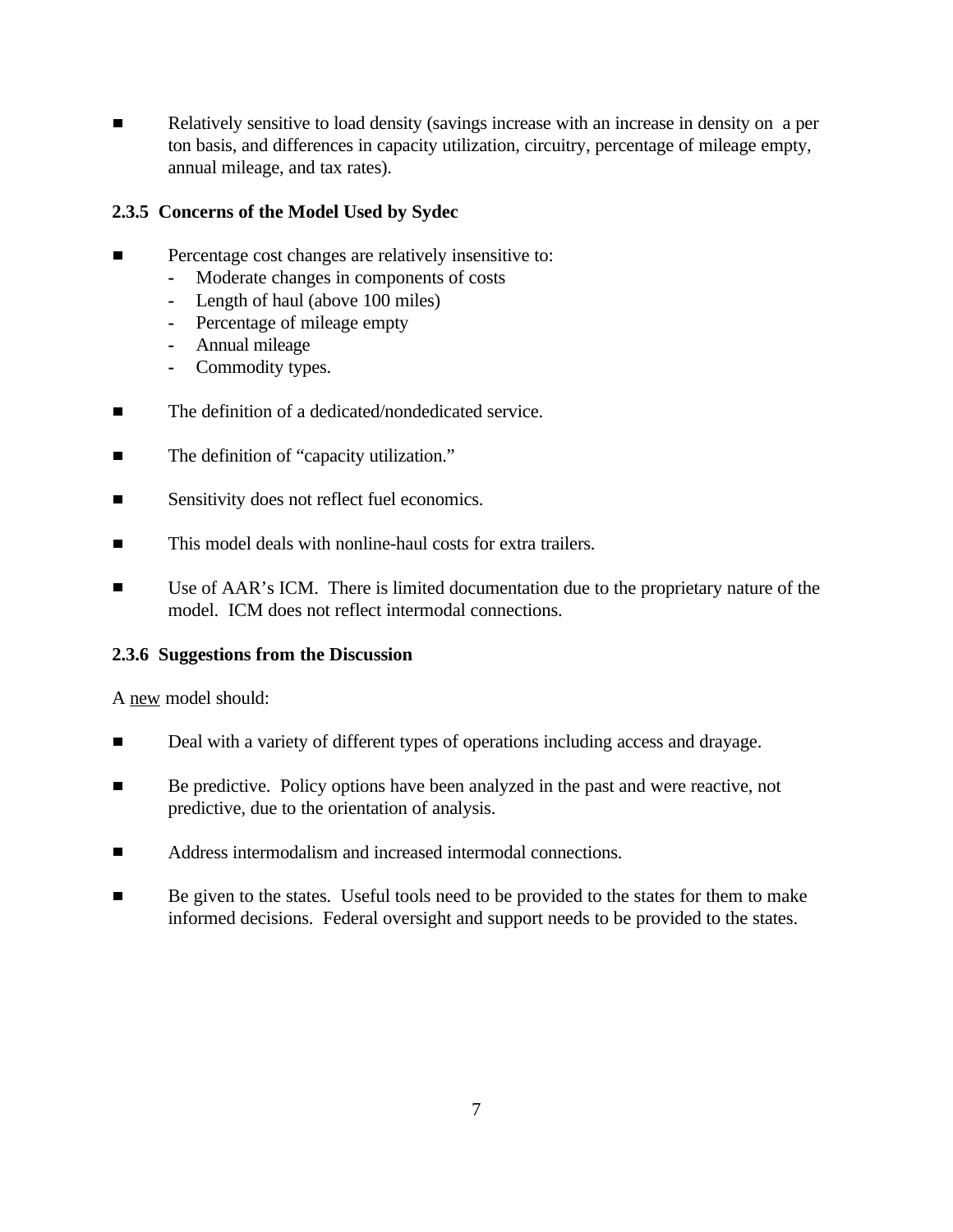#### **2.4 Logistics—Data Issues and Freight Transportation Analyzer (FTA) Model Gary Gittings and Gene Tyworth, PSU, and David Middendorf, ORNL**

#### **2.4.1 The Shippers Survey and the Productivity Effects of TS&W Policies Study, Freight Transportation Analyzer (FTA) Model**

The Freight Transportation Analyzer (FTA), developed by Al Stenger of the Pennsylvania State University, Department of Business Logistics, is a personal computer-based program that calculates not only the freight costs of various transportation options, but the total logistics costs as well, including the costs of carrying inventories at the origin and destination. It essentially implements a deterministic economic order quantity (EOQ) model adapted to incorporate transportation costs. In essence, the FTA was used to find the diversion and the net effects of LCVs on shippers' total logistics costs in the study "The Productivity Effects of Truck Size and Weight Policies" prepared for the FHWA and DOE..

In this study, there are costs associated with inventory that were discovered through surveying shippers. Such costs include: product value, inventory carry costs percentage, and ordering costs. Then, there are costs associated with transportation such as weight and size. The model assumes that:

- $\blacksquare$ Transport costs are a subset of logistics costs.
- Annual lane volume (ALV), which is the annual demand for a product from one point to  $\blacksquare$ another point. (As ALV increases, there is an average percentage reduction.)
- $\blacksquare$ Annual ton-miles (ATM) analysis. (Uses the ALV to determine if there is a benefit and how much of a benefit it will be.)

The shippers survey in the study gathered information such as product characteristics, lane volumes, transportation costs, and other logistic costs and this was entered into the FTA model. The objective of the FTA model was to determine how much would shippers have to pay for LCV shipment. A survey was used with a return of 176 useable observations to conduct a sensitivity analysis. The lower bound—LCV freight charge per shipment—is equal to the single trailer charge, and the upper bound—a Rocky Mountain double—is 15 percent higher per shipment than the single-trailer charge. A turnpike double is 30 percent higher per shipment than the singletrailer charge. It is assumed that each observation of the survey is a combination of shipper, product, and lane.

The FTA model is currently being used as a teaching tool at Penn State. It is also a tool for shippers. Given inventory versus shipping costs, it gives information from a shippers point of view for potential productivity savings. From this tool, we know that inventory costs may offset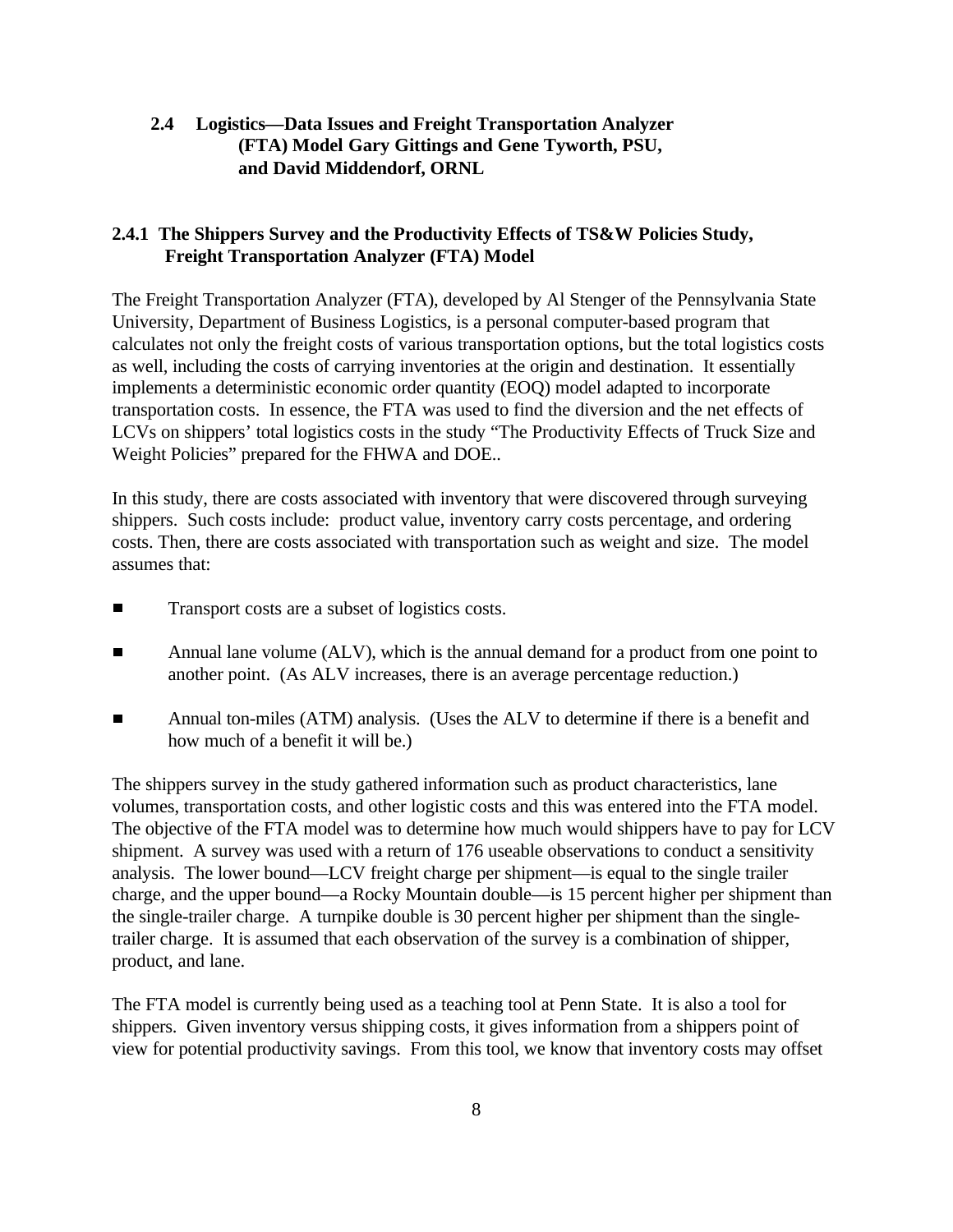(decrease) any transportation cost savings. Also, the survey indicated that shippers drive carriers' decisions for finished goods.

### **2.4.2 System Implementation**

- PC based and uses spreadsheets to analyze data  $\blacksquare$
- A deterministic EOQ model adapted to incorporate transportation costs.  $\blacksquare$

### **2.4.3 Results of the Productivity Effects of TS&W Policies Research**

- When transport costs are at least two times more than inventory costs, the LCVs  $\blacksquare$ will decrease the total logistics cost. When transport costs are less than two times more than inventory costs, the LCVs will increase the total logistics costs.
- $\blacksquare$ As the shipment size increases, the working stock increases and the orders decrease.
- $\blacksquare$ Significant logistics costs savings result when: 1) the annual lane volume exceeds 2,500,000 pounds, and 2) annual single-trailer freight costs are two or more times greater than the annual inventory carrying costs.
- It is difficult to predict how much a shipper's annual total logistics cost will change  $\blacksquare$ as a result of switching to LCVs. There was no effective estimator found among the variables studied, and the influence of product value was smaller than expected.
- $\blacksquare$ Product value is an important factor versus the percent reduction in logistics cost. This has an influence masked by lane volume. When the product value increases, the costs (logistics) increases. Product value alone is not a determinate, but with the lane value it is important.
- $\blacksquare$ LCVs were generally 15 percent higher in costs than single semi-trailers.
- $\blacksquare$ The average cost reduction is in the 20-25 percent range for turnpike doubles. This may not be accurate information though because the shippers may not have been fully using the single semi-trailers.

#### **2.4.4 Strengths of the FTA Model**

This model incorporates the speed of delivery and the reliability factor.٦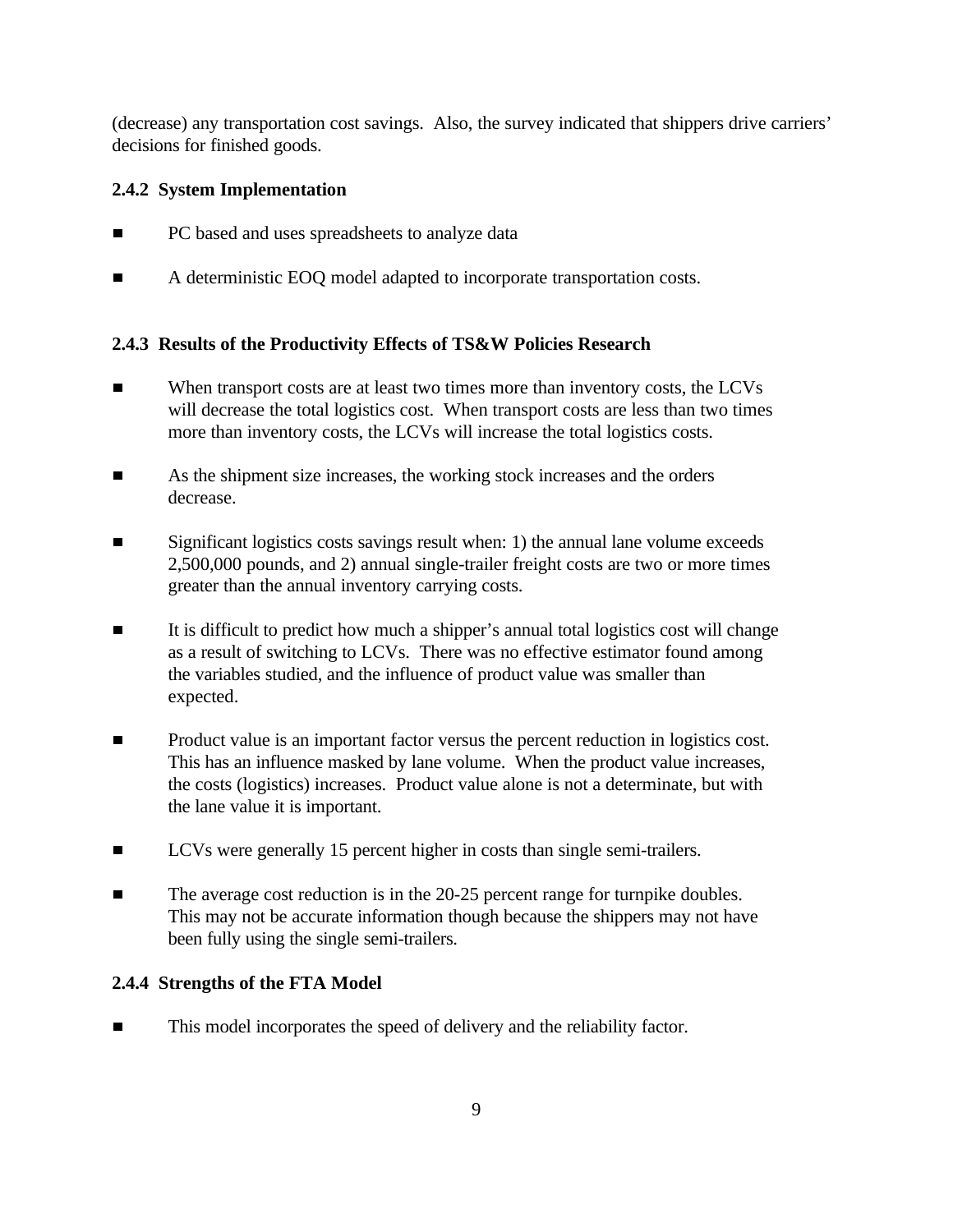- Uses spreadsheets for easy management.  $\blacksquare$
- $\blacksquare$ EOQ model is good for in-depth outbound areas and also for being able to look at value density.

#### **2.4.5 Concerns of the FTA Computer Program**

- $\blacksquare$ EOQ model is applicable only to finished goods. Distribution resource planning is what is considered to be more important.
- $\blacksquare$ Many interdependent parameters. Not a single source/single destination model.
- Safety stock issue is relatively small.  $\blacksquare$
- The transportation decisions are made by the receiver/shipper in this model.  $\blacksquare$

#### **2.4.6 Suggestions from the Discussion for the FTA Model**

 $\blacksquare$ Concern for how important logistics are in determining the effects that TS&W policy changes will have.

### **2.5 Truck-Rail/Rail-Truck Diversion Model Raman Nanda and Bryan Smalley, Transmode Consultants**

#### **2.5.1 The Truck-Rail/Rail-Truck Diversion Model**

The Truck-Rail/Rail-Truck/Truck-Truck (Rail-Truck) Model was developed for the U.S. DOT and is a statistically disaggregate model versus previous aggregate models. For this demonstration, two data bases were used. They included the 1992 ICC Rail Carload Waybill File, which contains 396,851 records with 154 fields per record, and the National Motor Truckload Data Base (NMTDB), a long-haul truckload based survey from a 1985 CSX study which contains 15 thousand records with over 20 million moves. (The NMTDB is from the AAR's truckload data base series). From this data, a policy subset needs to be extracted. The Rail-Truck Model is run two times. First, one scenario is run to produce a before-change output. Then the model is rerun with policy modifications to study the proposed policy's impacts.

The Rail-Truck Model assumes that the receiver's logistics costs will include the cost of acquiring, transporting, storing, carrying inventory, and using the product. The model also assumes the principle determinants of utility includes shipper/commodity characteristics, shipment characteristics, modal characteristics, modal performance, and logistic costs.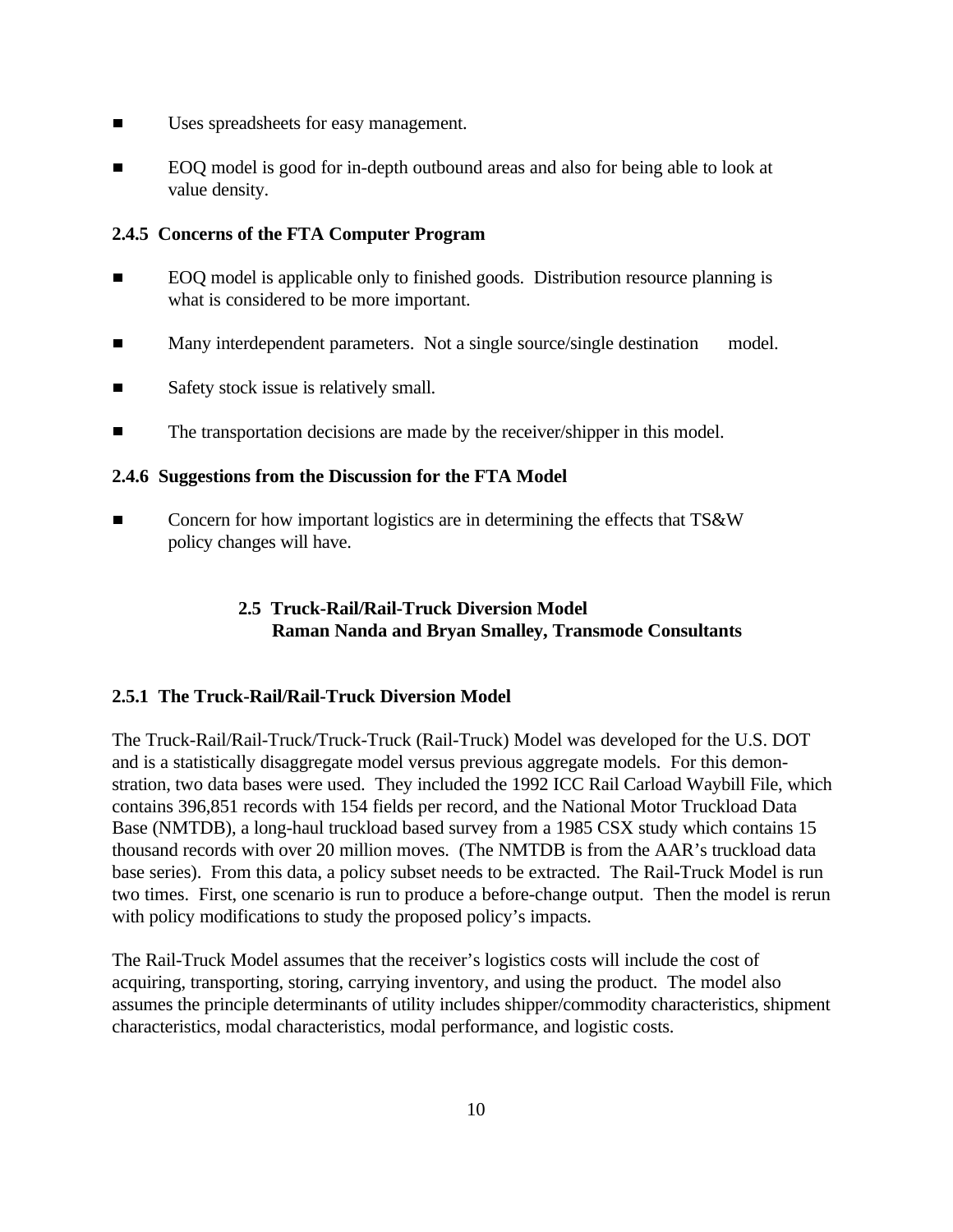This model uses a Shippers Logistics Costs Model (developed originally in 1969), which aimed at maximizing the receiver's utility while minimizing the total logistic costs. This is done by calculating the receivers utility for using each alternative.

#### **2.5.2 System Implementation**

- Microsoft Excel 5.0 (spreadsheet) and Microsoft Access 2.0 (data base).  $\blacksquare$
- Can calibrate the model with "pre" and "post" variables ("conceptual design").  $\blacksquare$
- $\blacksquare$ Diversion computations are performed through the Shippers Logistic Cost Model which is programmed in Microsoft Excel.

#### **2.5.3 Strengths of the Rail-Truck Diversion Model**

- $\blacksquare$ Simple data base management system (Microsoft Access) of large data bases which allows data to be handled in relational form. No code must be learned or manipulated.
- $\blacksquare$ Rapid data preparation and modification with ability to easily prepare standard reports. Diversion calculations are easy to follow and understand.
- $\blacksquare$ Easy to modify the model to analyze specific policy issues.
- A long-haul model, but can accommodate other analyses.  $\blacksquare$

#### **2.5.4 Concerns of the Rail-Truck Diversion Model**

- $\blacksquare$ Deterministic model. A probabilistic version of the model is also available.
- The drayage is from origin to the marshaling point and from the terminating marshaling  $\blacksquare$ point to the final destination.
- $\blacksquare$ Needs a truck commodity flow data base which is current and accurate.
- $\blacksquare$ Inputs are estimates, not accurate measures.
- The model has many data needs with relatively few data bases available to feed it.  $\blacksquare$ Given the current truck data in the model from NMTDB, its usefulness needs to be well understood. The model's usefulness needs to reflect the quality, time frame, and industry coverage of the truck data. Understanding these limitations, the model can assist in measuring diversion issues.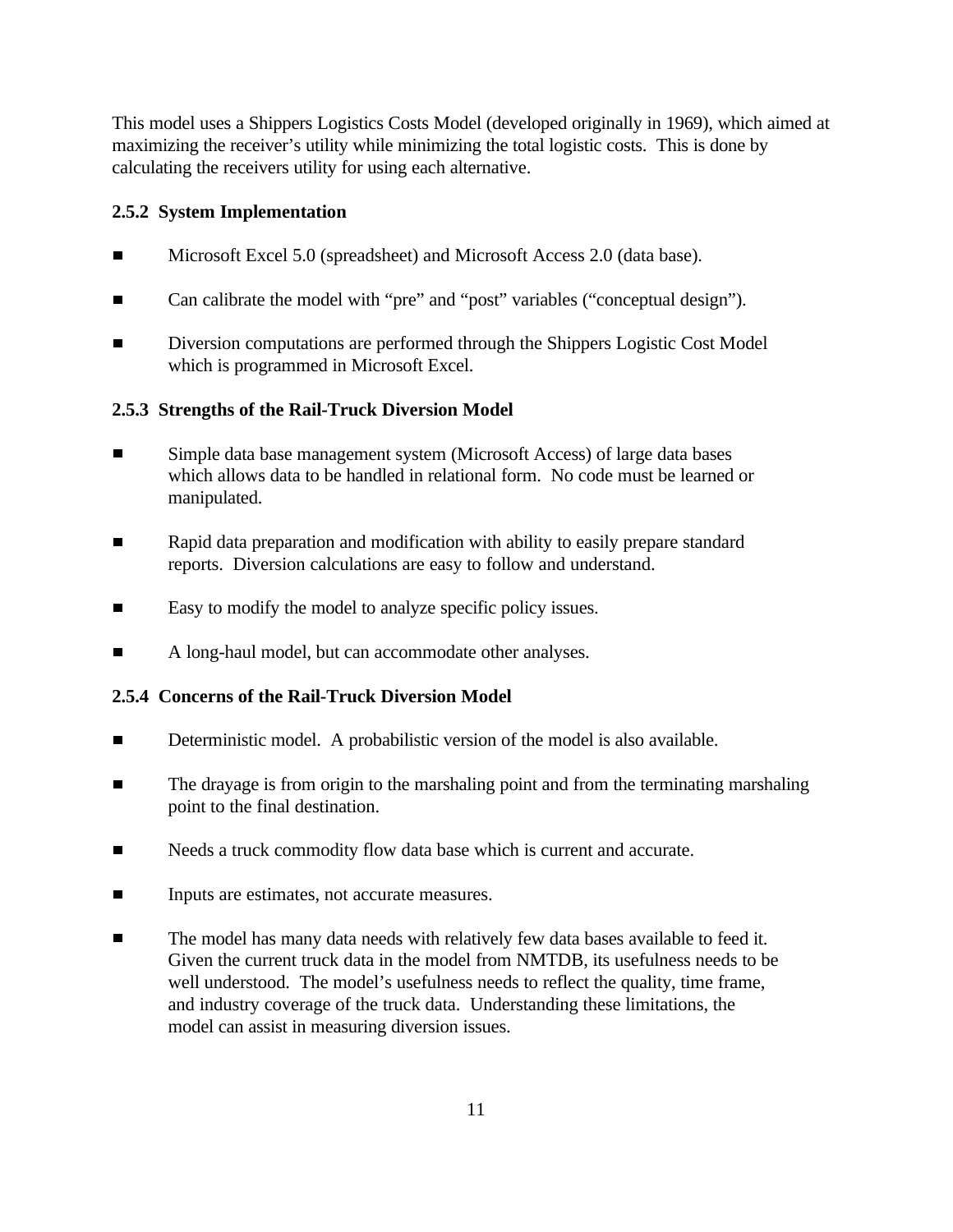Needs careful review and testing.  $\blacksquare$ 

### **2.5.5 Suggestions from the Discussion for the Rail-Truck Diversion Model**

- Preference is for the use of aggregate versus disaggregate data bases.  $\blacksquare$
- Preference is for stochastic models versus deterministic models.  $\blacksquare$
- Careful review of costing approaches, cost parameters, and logistics-related costs. $\blacksquare$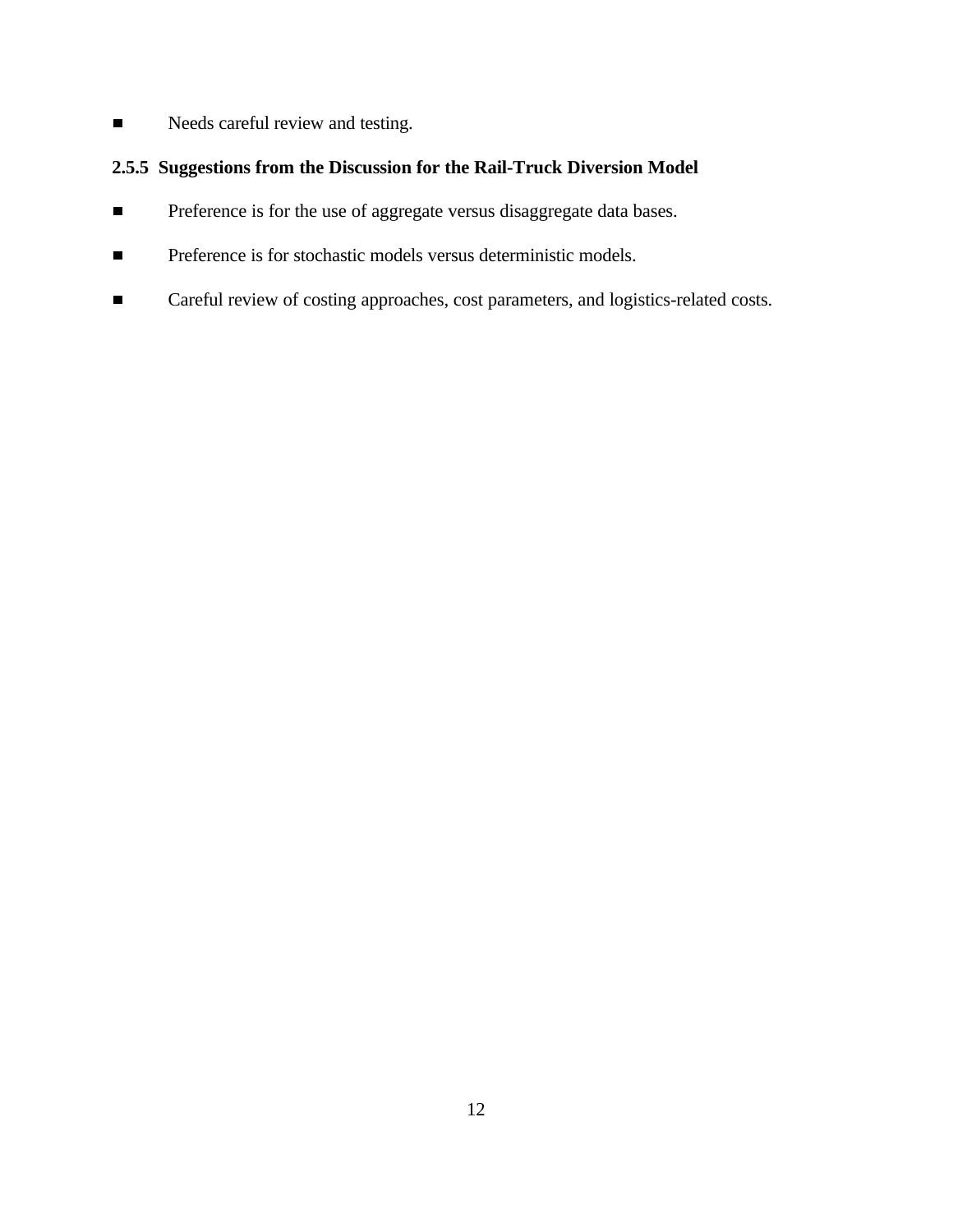# **3.0 General Discussion of Issues at Workshop**

### **3.1 Commodity Flow Survey (CFS) and the Truck Inventory Usage Survey (TIUS)**

Two brief discussions were given on the information concerning the Commodity Flow Survey (CFS), and the Truck Inventory Usage Survey (TIUS) by Wanda Dougherty and Kim Moore, respectively.

The last Commodity Flow Survey was completed in 1977. The CFS is a mandatory survey. The 1992 survey has a 76 percent response rate. There was an expressed need by the workshop members for information concerning specific commodities being shipped. However, under Title 13, some information is kept confidential to ensure a larger response rate from industry.

The 1992 TIUS survey had a 84 percent response rate. Like the CFS, specific information concerning specific commodities and other specific information obtained in the survey is kept confidential due to Title 13 and the need for larger response rates from industry.

#### **3.2 General Discussion Topics, Jim March, FHWA**

Regarding the models, several comments were made by workshop participants, including:

- $\blacksquare$ Need to calibrate the model, but not sure what control total should be used for the models. General consensus that the commodity flow survey may be of help with this issue.
- The models address only how the overall policy changes will effect this issue in the near  $\blacksquare$ future. There is no study of the long-term effects.
- Need a more comprehensive truck commodity flow data base.  $\blacksquare$
- $\blacksquare$ Obtaining needed data for some models will be difficult. For missing information, we may need to use expert judgement.

In addition to the models, several participants were concerned about VMT data. The following comments were made:

- $\blacksquare$ Roger Mingo's VMT paper that was discussed at TRB provides a good review of VMT data issues.
- $\blacksquare$ Future data collection changes that may better represent accurate truck travel includes: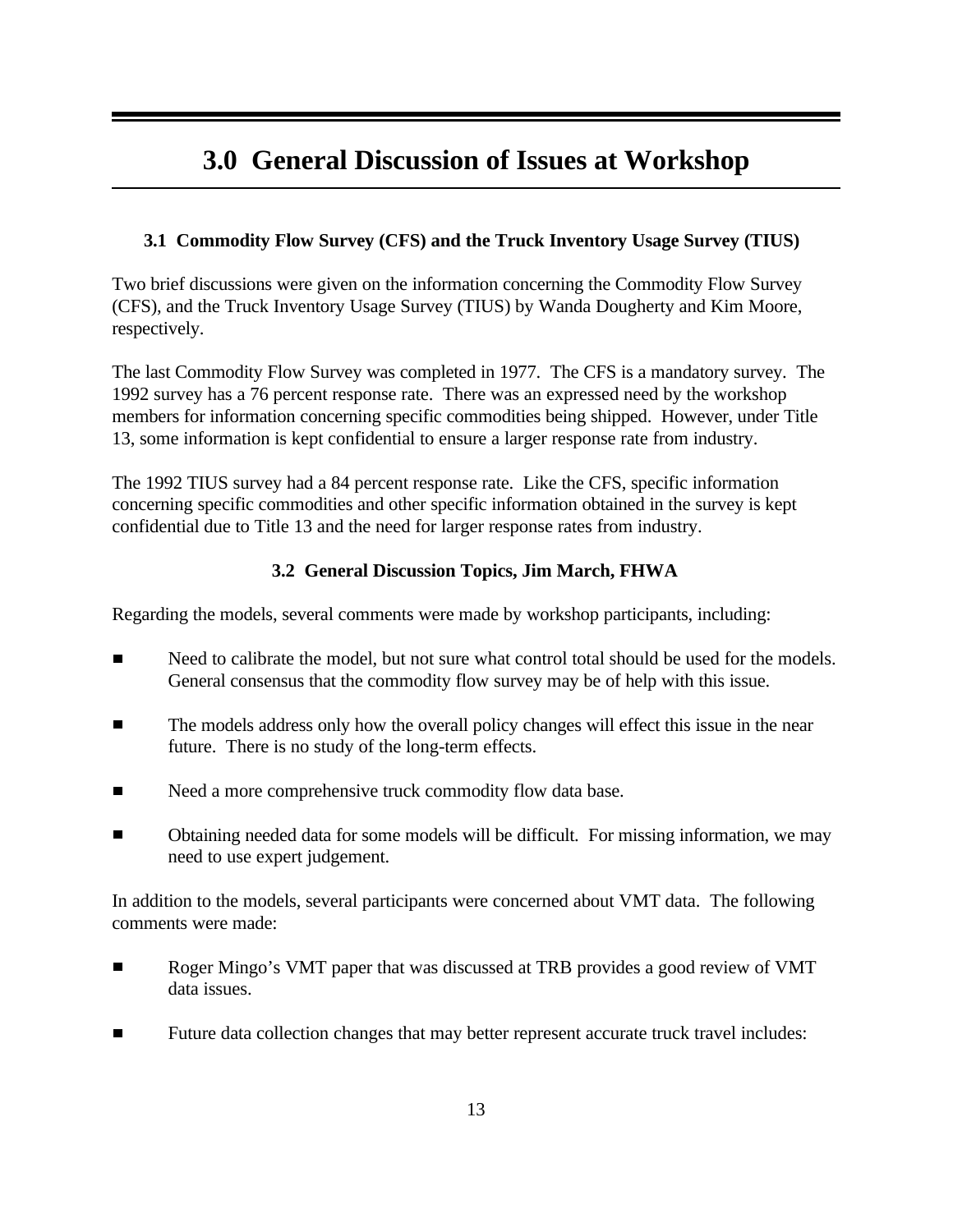- **-** Collecting data over a 48-hour period instead of a two-hour period.
- **-** Collecting data over a 48-hour weekday and weekend period versus just a weekday period.
- **-** Adjust for "pairs of vehicles" that may be misinterpreted for trucks.
- **-** Need more work investigating the intricacies of VMT, particularly as urban versus rural differences.

#### **3.3 Further Research Topics**

The following topics were listed as areas for future research:

- (1) VMT. Review of VMT data collection at the state level as well as allocation to vehicle classes.
- (2) Logistic costs: How do we reflect these costs (less represented in FNET, more represented in the FTA and in the Rail-Truck Model)? Do we not use these models because of data problems such as a lack of a truck commodity flow data base?
- (3) Aggregate versus disaggregate models: What is the best approach?
- (4) Commodity and geographic detail: We need to develop a truck commodity flow data base.
- (5) Network models: How do we use such model or should we use such models?
- (6) Access and drayage issues: The Rail-Truck Model simultaneously calculates the Rail-Truck/Truck-Rail shifts.
- (7) LCV rates. Do we understand this issue of LCV potential use?
- (8) Intermodal (Rail-Truck Model). Network framework.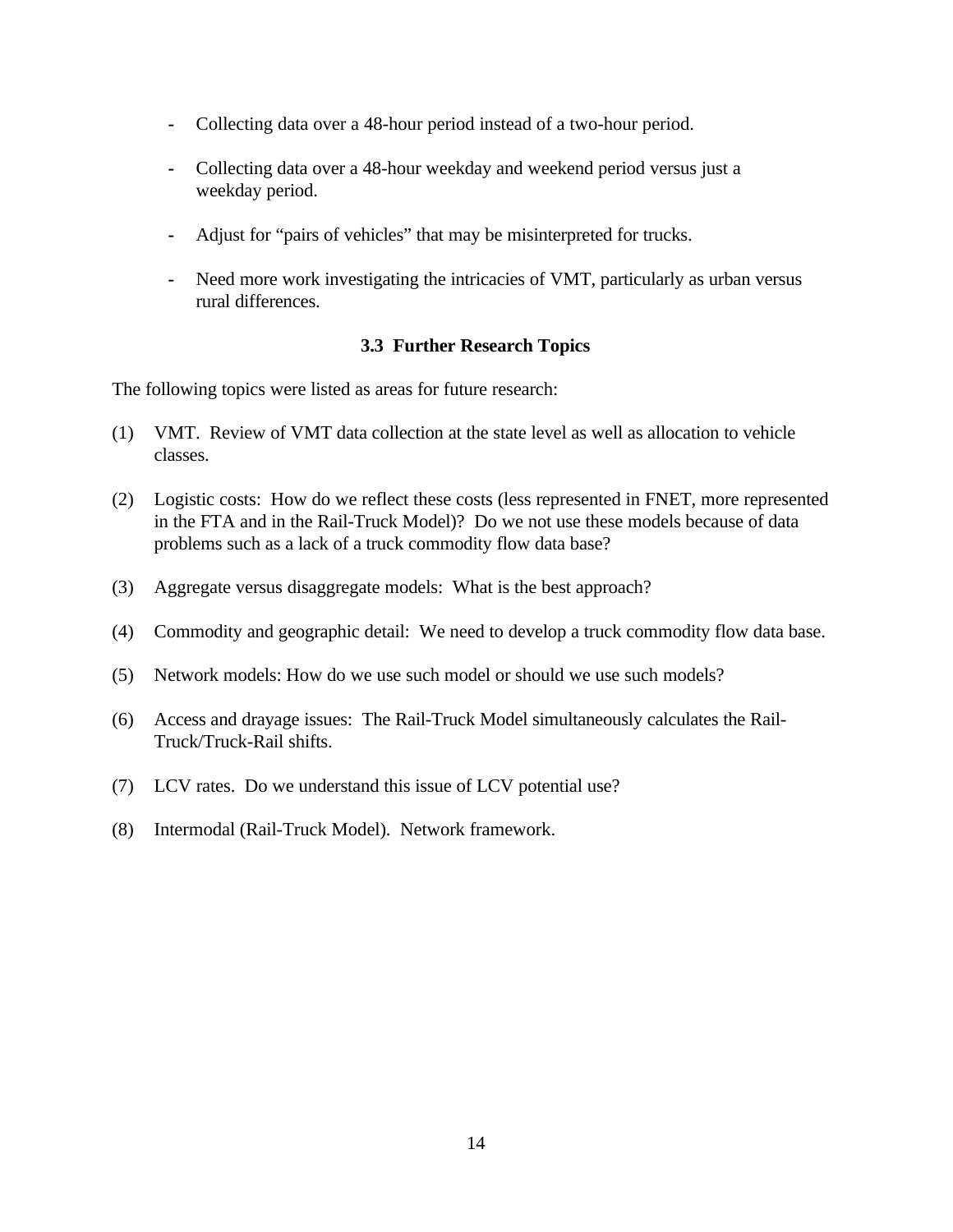# **4.0 Review of Models and Data Bases Available for Truck Size and Weight Study**

#### **4.1 Purpose**

The purpose of this analysis is to discuss available models and data bases with recommendations about how to technically approach FHWA's TS&W study. Reflecting the workshop discussion and other analyses, this discussion will include information on the usefulness and limitations of the available models to measure the impacts of changes to Federal TS&W regulations on truck, rail, and perhaps other modes.

#### **4.2 Available Models and New Data Bases**

There are a number of models and data bases available to FHWA to measure the impacts of changes in Federal TS&W regulations. These models and data bases are at various stages of maturity and usefulness. The models and data bases discussed in this paper include:

| Models     | Rail-Truck Model, Transmode<br>H.<br>Freight Network Policy Model (FNET), ORNL<br>ш<br>Freight Transportation Analyzer, Penn State<br>NAPCOM, FHWA<br>BASIC (Bridge) Model, FHWA<br>Intermodal Competition Model (ICM), AAR |
|------------|-----------------------------------------------------------------------------------------------------------------------------------------------------------------------------------------------------------------------------|
| Data Bases | Truck Inventory and Use Survey, 1992<br>Commodity Flow Survey, 1992<br><b>International Fuel Plan</b><br>NATS and NMTDB, AAR<br>Reebie                                                                                      |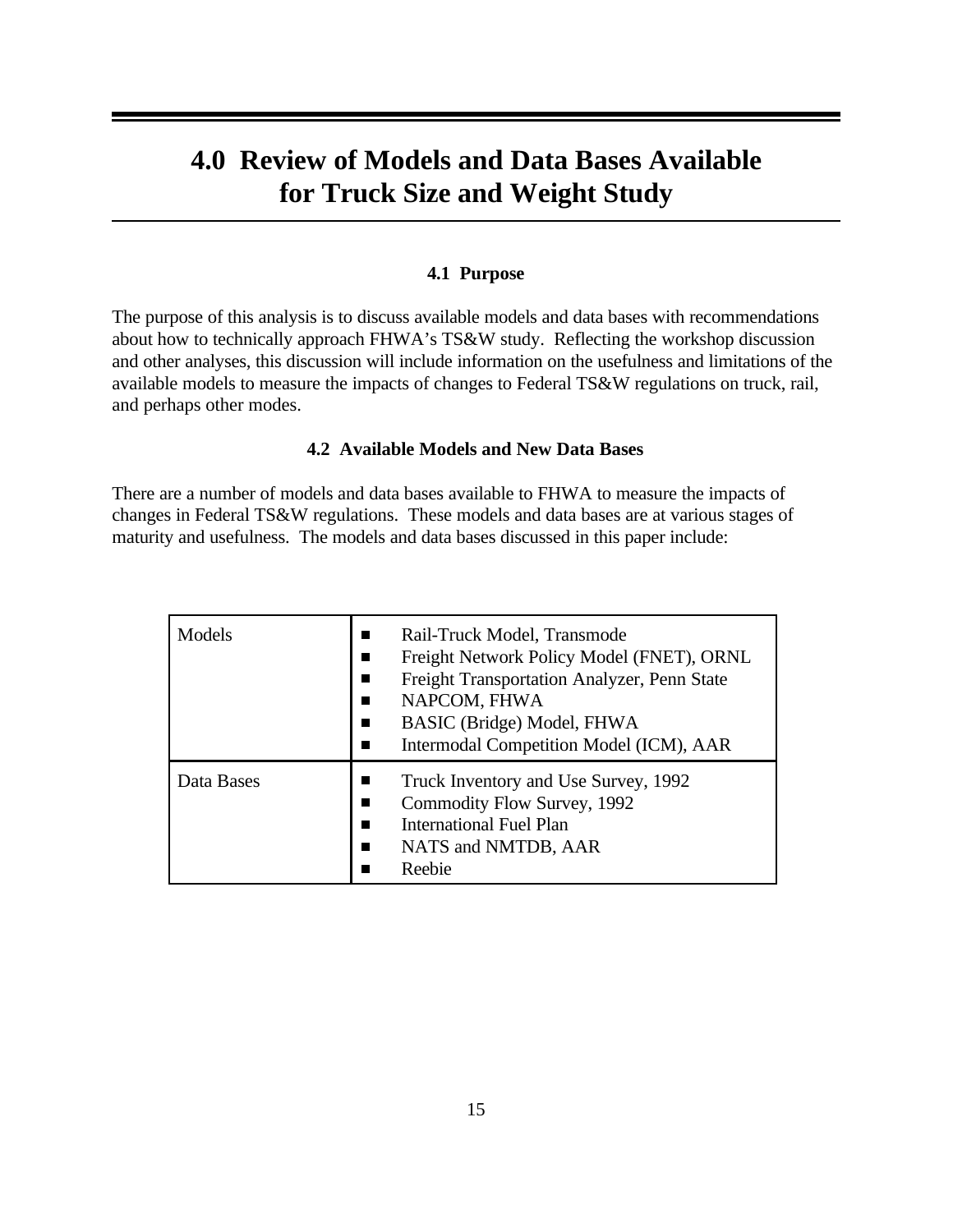#### **4.3 Status and Usefulness of Models and Data Bases**

The status and usefulness of the models for the TS&W study vary by model. This analysis of the individual models relates to the specific needs of the TS&W study and should not be reflective of the models' capabilities in other areas. In some cases, the models were designed for other purposes. This section is organized by analyzing individual models. Where models and data bases overlap, discussion will be provided.

In the TS&W study, we need to examine specific truck configurations (i.e., 3S3, 4 axle straights, etc.) as reported in the Phase I TS&W Report. To accomplish this task, new or revised models and data bases are needed. The models and data bases are discussed, reflecting these needs.

#### **4.4 Models Available**

#### **4.4.1 Truck-Rail/Rail-Truck Model**

The Truck-Rail/Rail-Truck Model was developed by Transmode for the U.S. DOT. The model's purpose is to determine the shifts of freight between modes and within modes from regulatory and other outside forces on the truck and rail industries. The model has been used for private clients to measure such shifts and other impacts in selected corridors with specific commodities, modes, and other factors.

This model is designed to reflect six sectors of the trucking industry (private, LTL, etc.) and to measure the shift between modes (rail-truck) and within a mode (truck). This latter capability makes it more versatile than the AAR's Intermodal Competitive Model (ICM) which is primarily designed to measure freight shifts from rail to truck. The Rail-Truck Model requires commodity flow data bases for truck and rail. The rail commodity flow data are available via the Rail Waybill for the nation. A truck equivalent to the Rail Waybill does not exist for the nation. However, a relatively large sample of disaggregate movements for long-haul truckload carriers could be assembled from the NATS and the NMTDB data developed by the AAR. Therefore, the model has limited capability to measure nationwide impacts of truck to rail and truck to truck shifts without such a national data base. The likelihood of creating such a data base (Truck Waybilltype data base) from the new and existing data bases, such as the CFS and the new TIUS, is difficult in the timeframe of this TS&W study because of the release timing of the electronic nationwide CFS data base. (This project has a delivery date of Fall 1996.)

The CFS data base will require extensive review by analysts before it is well understood and a wide range of acceptance is given. Such Truck Waybill data could be produced for a region or specific corridor/commodity(s) analysis where a very specific problem/scope of analysis is identified. For example, an individual corridor analysis for selected commodities could be analyzed if the truck data were supplied via case studies or other means. This model has been used in such cases. However, a complete truck commodity flow data base does not exist at the regional/corridor level, as is the case for the nation.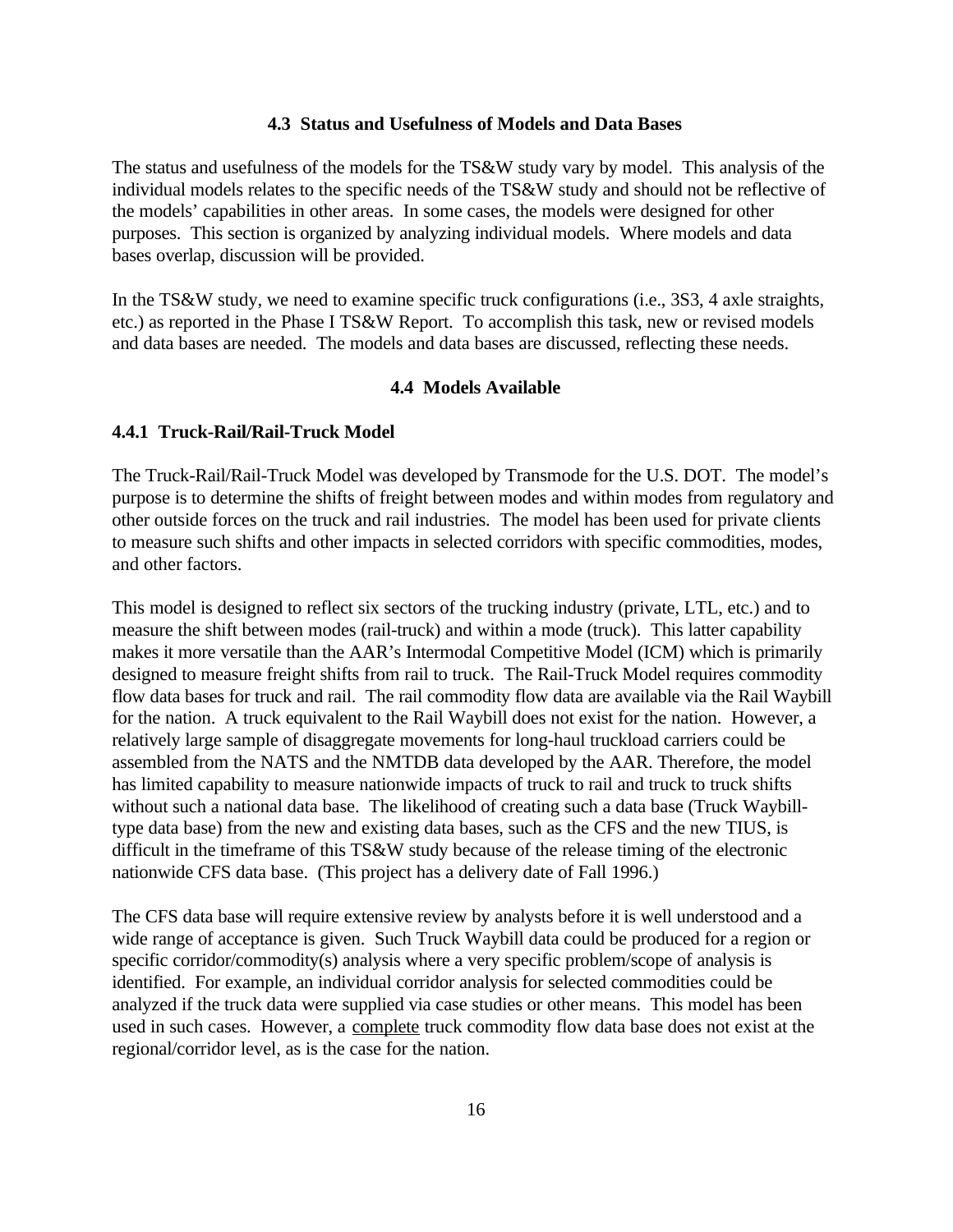The Rail-Truck Model treats intermodal and truck movements as originating and terminating at county seats. The actual origins and destinations of shipments currently being made by truck or conventional rail are contained in the data sources used, but those of intermodal shipments are missing. The Rail-Truck Model creates assumed origins and destinations for these shipments from their intermodal origins and destinations, County Business Pattern data, and a gravity model.<sup>2</sup>

The Rail-Truck Model estimates origin/destination (O/D) distances for truck movements as greatcircle miles (GCMs) between county seats, adjusted for circuitry. For LCV movements, the model estimates mileages of LCV operation from a node-link representation of an LCV network and from mileages of access hauls using GCMs between origins and destinations and nearby LCV network nodes (assumed to represent staging areas). The model currently assumes that LCVs can enter the LCV network at any node in the highway network, but this is easily changed to enter only at legitimate LCV marshaling points connecting LCV network links.<sup>2</sup>

For shipments that currently are not handled by conventional rail, railroad O/D distances are estimated by applying a rail/truck circuitry factor to GCMs. It is not clear what assumptions are made about the availability of rail service at the origin and destination. The use of a rail/truck circuitry factor results in consistent estimates of rail and truck O/D distances. <sup>2</sup>

For shipments that are currently handled by conventional rail, railroad O/D distances are set to actual distances obtained from the railroad waybill. If actual distances for rail and GCMs with no circuitry factor for trucks were used, it would result in overestimating the difference in length of haul between the two modes and bias the analysis toward rail-to-truck diversion.<sup>2</sup> However, truck circuity is included in the analysis.

All intermodal shipments are assumed to be made through one of 32 major intermodal rail terminals at each end of their rail haul. Rail distances between each pair of these terminals are actual rail distances and are maintained in a matrix used by the model. The use of a restricted set of intermodal terminals probably results in overestimating highway access miles to intermodal terminals for some shipments.<sup>2</sup> A more complete intermodal network is currently being implemented.

This model has an innovative way to understand relative freight movements between regions of the nation by containing a data base of published truck freight rates (contract freight rates are not available) by specific regions (county level) of the nation. Such a data base could help us better understand corridor and regional freight balances.

This model assumes that all shipments fill vehicles to capability (cube or wt). The LTL shipment, of course, is an exception, where the shipment size is assumed to be 10,000 lb (or perhaps, some cubic equivalent). Analysis from a study by Lowland and others for the Council of Logistics

<sup>&</sup>lt;sup>2</sup>Phase I TS&W Working Paper #9 material, with slight modifications.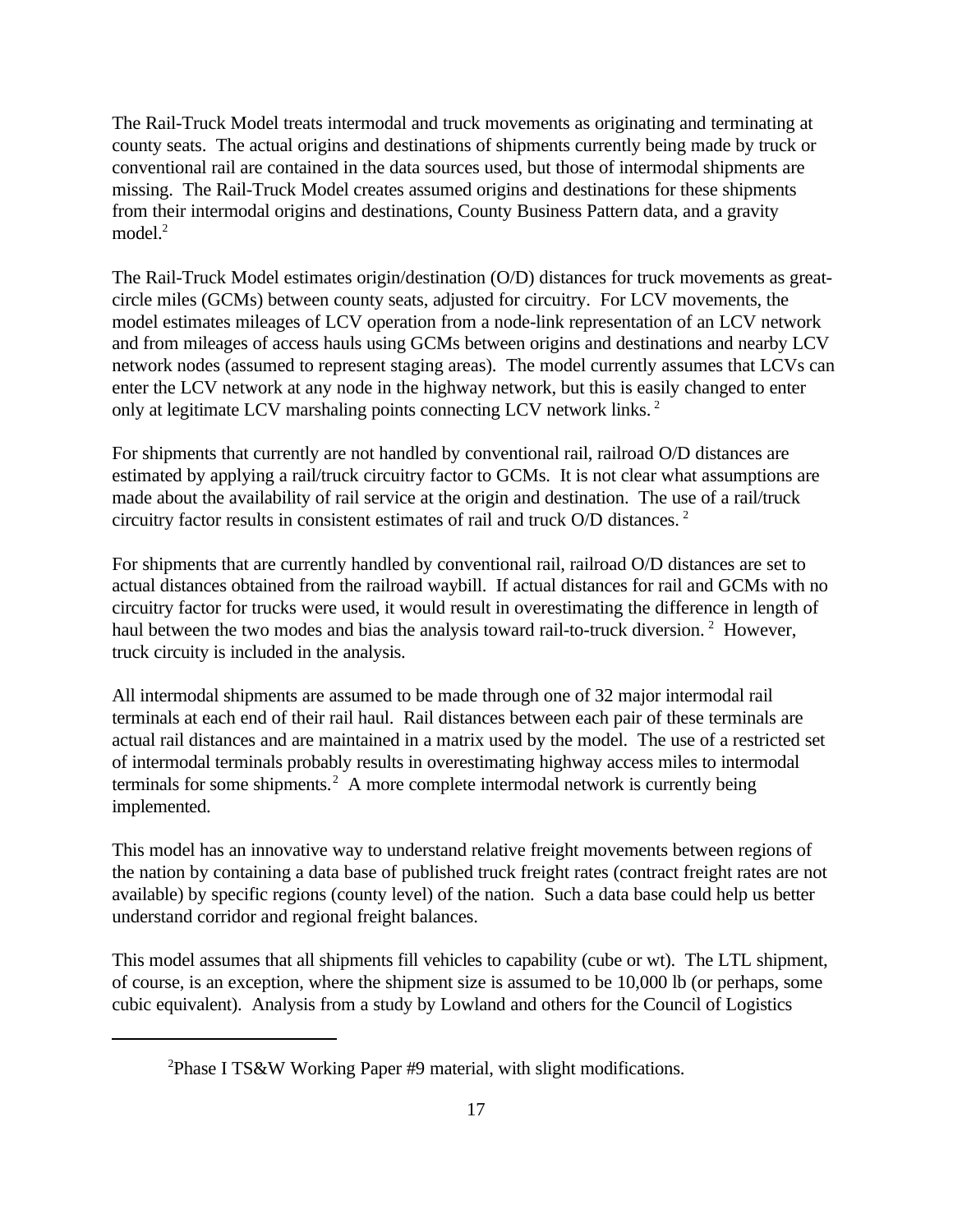Management shows, however, order quantities (in lb) are often less than a full load.<sup>3</sup> The entire truck movement is paid for, however.

Additionally, the diversion results are likely to be sensitive to the assumptions about safety stock in the Rail-Truck Model. The underlying assumptions about safety stock (1.5 times the average transit time) should be refined in several ways. First, use estimates of the mean and variance of lead time for industry groups (e.g., from studies like Lowland's). Second, use lead-time demand (not transit-time) to determine safety stock. Third, use the gamma function (available in Excel) to approximate lead-time demand and evaluate the safety stock required to meet a receiver's service target. Fourth, use industry-group estimates of the service targets, which again, may be found in studies like Lowland's. The FTA model (or more sophisticated efforts that can be easily programmed in Excel) can address these concerns for micro/case analyses. <sup>3</sup>

Lastly, the Rail-Truck Model needs to be examined for its market pricing approach, rather than a cost approach, and its cost data for logistics and other related costs. The market approach is useful to reflect real world conditions.

*Summary*. The Rail-Truck Model could be used for nationwide rail to truck diversion analysis and could be used for case studies (corridor and commodity specific). However, the model needs to be reviewed per a few of the suggested improvements. This model has been used for corridor/commodity analysis for the private sector.

#### **4.4.2 Freight Transportation Analyzer**

The Freight Transportation Analyzer (FTA) was developed by Penn State University. This model has been used in several studies for the Federal government, but is used more often by private industry traffic managers. The purpose of the model is to provide information about logistics and other related transport costs to assist in decisionmaking by traffic managers, shippers, and receivers. The FTA was used in a LCV Study for FHWA to measure and identify potential corridor characteristics (length of haul, commodity, corridor) that would encourage as well as discourage LCV use. The FTA does not necessarily contain commodity flow data bases to draw on but does offer data related to logistics and other costs that could be used to improve the Rail-Truck Model for nationwide diversion (rail to truck) estimates. Most of the commodity flow data needed for an analysis are gathered and customized for the specific project.

**Summary**. The FTA could be useful in case studies (corridor, modal(s), and commodity specific) where the commodity flow data can be generated. But the FTA is not useful in measuring nationwide impacts of TS&W regulation changes. The FTA could improve the logistic-related costs in a simple spreadsheet model and Rail-Truck Model.

<sup>&</sup>lt;sup>3</sup>Input from G. Tyworth, Penn State.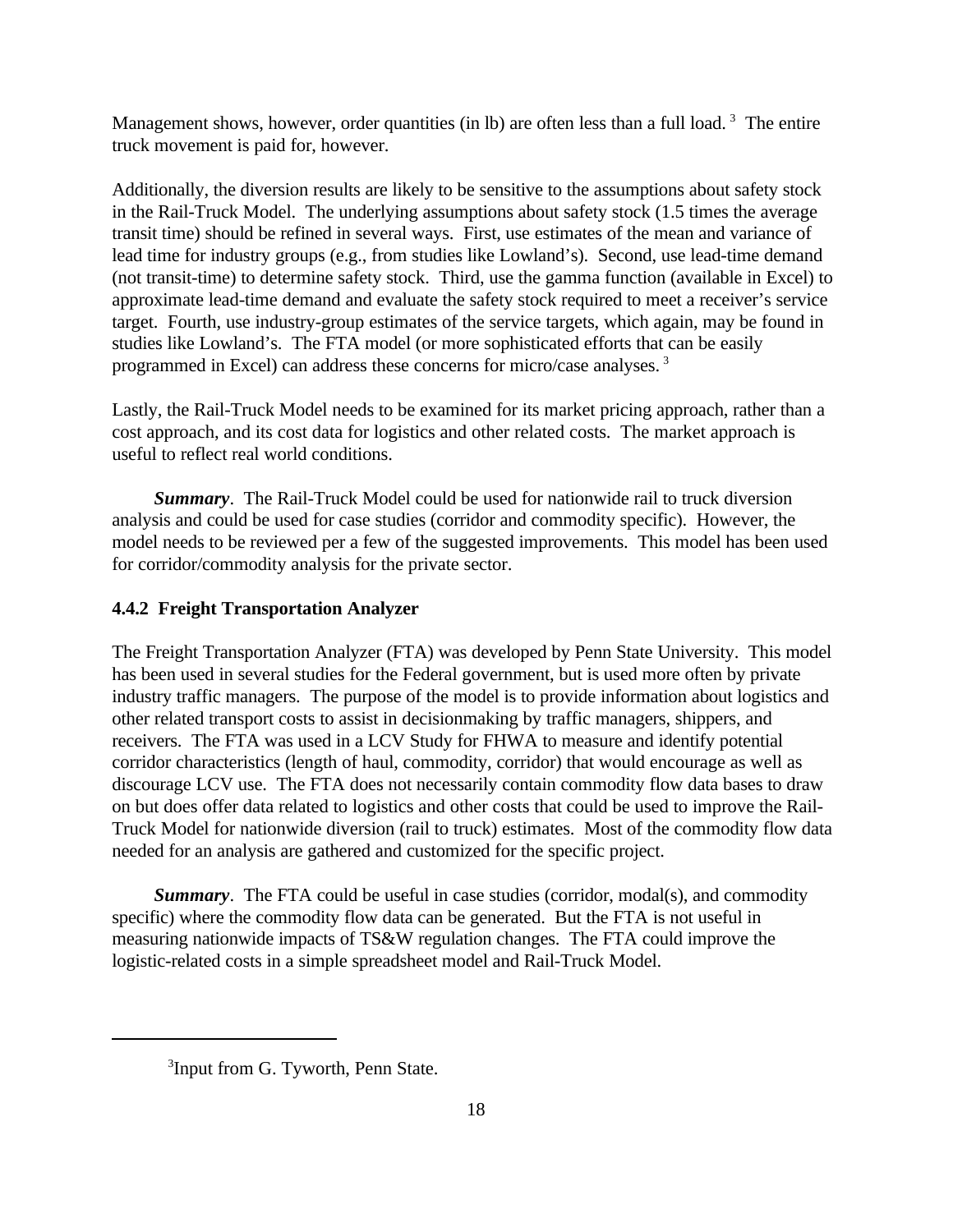#### **4.4.3 FNET**

The Freight Network Policy Model (FNET) was developed by Oak Ridge National Laboratory. This model is designed to estimate impacts of changes in TS&W regulations, and highway use charges on truck and rail characteristics. The specific impacts are measured in changes to vehicle miles of travel (VMT) and payload ton-miles (PTM) by various truck operating weight classes and truck types, rail operating costs, and truck-rail modal split. The model uses a PC (Pentium) in MS-DOS and interfaces with TransCAD and GisPlus. The model network includes the Interstate System, Federal Primary and other highways (i.e., triple, turnpike double, and Rocky Mountain Double networks) from the ORNL National Highway Planning Network, and covers 181 BEA regions and tonnage for 23 commodity types. The model uses Reebie commodity data which has a base from the 1977 Commodity Flow Survey.

Very simply, the FNET model uses the following logic flow. The model sets the commodity supply and demand as well as TS&W limits (Federal and state), and truck and highway level limitations. Next, it finds the path (commodity supply/demand OD pairs) and uses modal split (truck-rail) model, then follows the spatial interaction (trip distribution) model and truck class competition model. Lastly, traffic is assigned and impacts are measured (VMT, PMT, and costs).

The FNET is attractive because of its stated ability to measure impacts from TS&W regulation changes on truck VMT and PMT as well as truck-rail modal split and costs. This assumes the FNET is able to reflect the complex operating and competitive environment of the trucking industry with regard to commodities, regional operations, local operations, national operations, intermodal operations, freight balance impacts, fuel cost fluxes, non-TS&W regulations, and service quality needs by shippers. However, the model depends on extensive amounts of data, some of which may be questionable. However, the lack of good solid data, the complexity of the trucking industry with regard to operations and competitive environment, the complexity of service quality as a determinant on modal use by shippers, and the need to measure specific TS&W policy options focusing on selected industry sectors and commodities by region of the nation and performance-based regulations suggest the inability to satisfy the data needs of the FNET.

Lastly, the FNET has had limited use by the community but has had some testing by ORNL. The FNET will be used for measuring the benefits of the Alameda Corridor on national freight. This activity is just starting and will provide valuable feedback on the model's data needs and ability to measure this issue as well as determine the ease of using it.

*Summary.* The FNET is a complex model that is programmed to measure the impacts of TS&W regulation changes on truck/rail VMT and PMT as well as truck/rail modal split and costs. The model has extensive data needs, and because of the lack of good truck data may have limited ability to measure impacts from specific TS&W regulation changes (focused on parts of the trucking industry (not a generic trucking industry). Also, the truck networks in the model (i.e.,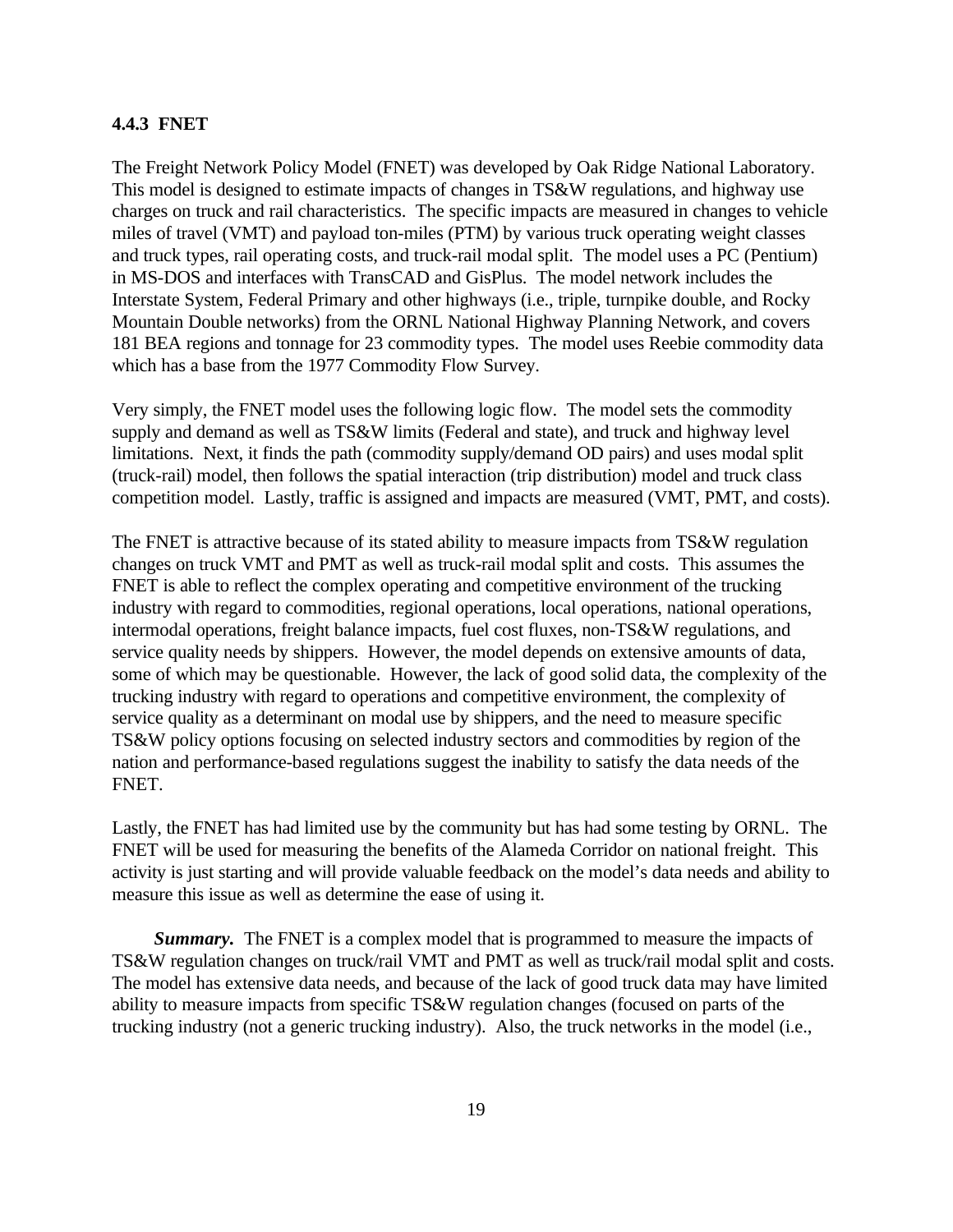triples and others) may be useful for GIS purposes of illustrating the varying truck networks and potential networks.

### **4.4.4 Intermodal Competition Model**

The most commonly used tool for estimating rail-truck modal diversion from disaggregate data is the AAR's proprietary Intermodal Competition Model (ICM). This model is designed to analyze a sample of actual rail movements, taken from the ICC Carload Waybill Sample (Rail Waybill). The Rail Waybill Sample consists of a systematic sample of waybills for railroad shipments terminating on Class I railroads in the United States. For these movements, the model estimates shipments to be diverted to truck, to be retained as a result of competitive railroad rate reductions, and to be unaffected by the reductions in truck transport costs. The most recent version of the model which is limited, also is capable of analyzing the effects of increased truck costs on railroad rates charged on existing truck-competitive rail movements and on diversion from truck to rail (using a sample of truck movements from the North American Trucking Survey). $2$ 

The proprietary nature of the ICM makes a careful evaluation of the accuracy of its estimates difficult. We have reviewed output produced by the previous version of the model and concluded that the cross-elasticities of rail demand relative to changes in truck costs that are implicit in these results appear to be reasonable (Source: Jack Faucett Associates Report, 1990). However, the comparison of cross-elasticities produced by the ICM to those produced by a Canadian National and Canadian Pacific railways analysis (presented in the TS&W

Phase I Working Paper #9) suggests that the ICM may tend to overestimate diversion moderately and to overestimate railroad revenue reductions significantly. For this reason, caution should be taken when using results produced by the model. $<sup>2</sup>$ </sup>

### **4.4.5 NAPCOM**

NAPCOM is a pavement model which can allocate pavement consumption or deterioration to highway users and non-users. This model is currently undergoing revision per FHWA direction. The model can be used, as currently written, to allocate pavement costs to highway users but with limited capability to measure pavement impacts for changing Federal TS&W regulations for specific truck configurations. However, planned improvements in the model will permit for better measuring of TS&W regulation changes impacts on pavement.

NAPCOM planned improvements do not include the need to revise the model to measure the impacts on pavement from tire pressures, studded tires, super single tires and other trucking industry equipment trends. The NAPCOM could be revised to reflect these industry trends. Also, this model needs to include the data being generated by Turner Fairbanks for the Finite Element Model project in regard to improved regression models for pavement damage.

<sup>&</sup>lt;sup>2</sup>Phase I TS&W Working Paper #9 material with slight modifications.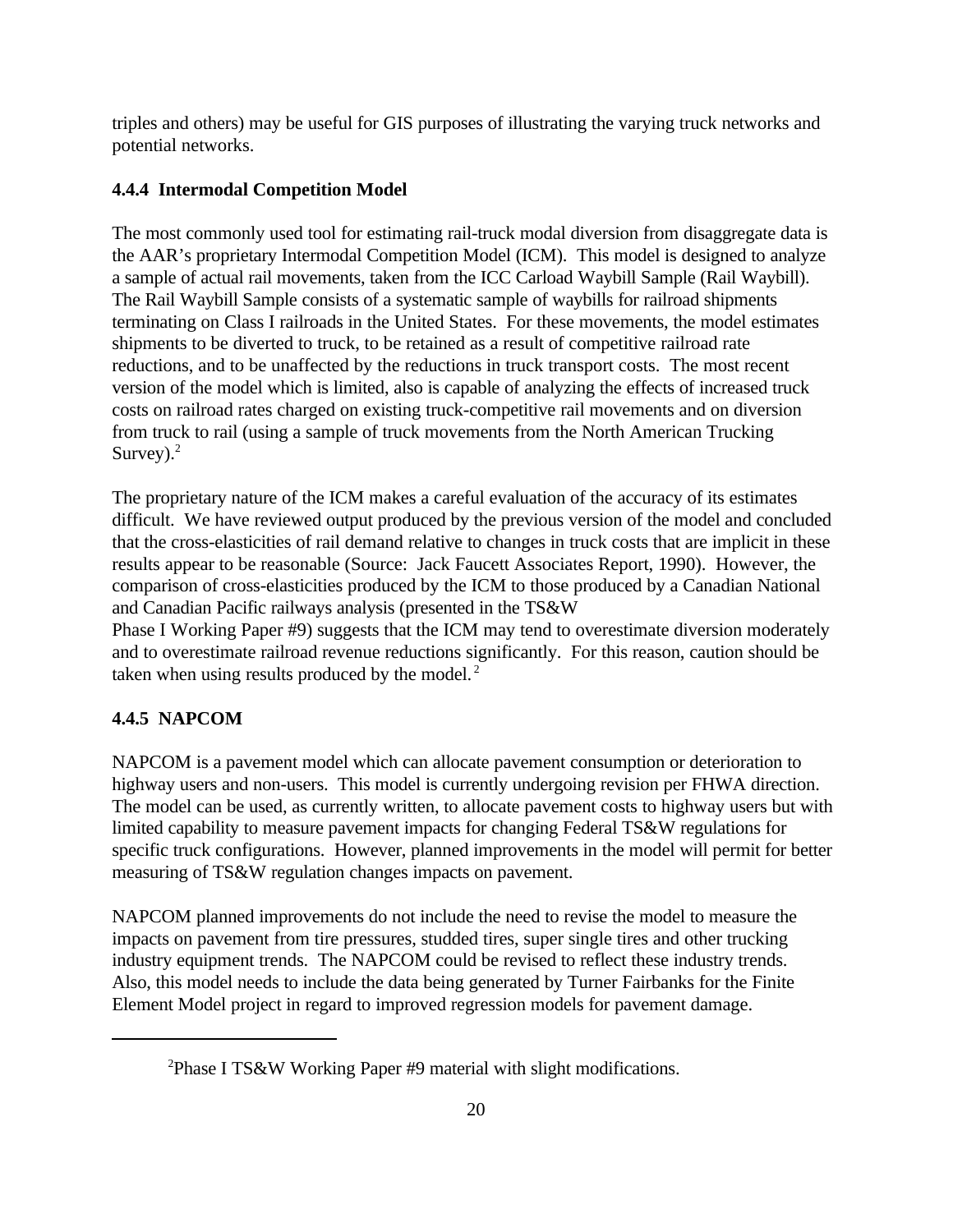*Summary*. The NAPCOM model could be used to measure the pavement impacts from proposed truck configurations and weights. The planned revisions to the NAPCOM will permit this analysis. However, several other revisions to the model need to be done to make it more useful. Such revisions include: tire pressures, super single tires, and studded tires impact on pavement as well as other industry equipment trends discovered in the TS&W Case Studies.

#### **4.4.6 BASIC**

The BASIC model was developed by Transtec, Inc. for FHWA. The purpose of the model is to provide bridge improvement costs for a specific corridor, regional, or the nation. This model can handle various truck configurations and weights and the overstress limits can be changed for sensitivity analysis. The model has two parts: Moanstr and BITI. The model can calculate the delay times and dollars, pollution impact, and bridge cost but not accidents related to imposing a truck configuration on bridges. This model can be used as a policy tool for case studies and the nation, but cannot be used for permitting trucks at the state level.

*Summary*. The BASIC model can be used for calculating the bridge impacts of introducing various truck configurations and weights at the case study and national levels.

#### **4.5 New Data Bases**

There are several data bases that could assist the TS&W analysis. These data bases range from not previously available to updating existing data bases. With these data bases, coordination of planned efforts to analyze and review the data bases needs to take place.

#### **4.5.1 Truck Inventory and Use Survey (TIUS)**

The 1992 TIUS is available. The updated data base is useful in several models. Also, the new TIUS offers several new data points, such as better disaggregation of length of haul. Coordination and sharing of experiences with the updated data base needs to happen so as to avoid duplicative efforts.

#### **4.5.2 Commodity Flow Survey**

This data base is new (since 1977) and will provide a wealth of information to better understand commodity movements, commodity volumes, and related data. The timing of the data release to analysts is an important issue for its usefulness to the TS&W effort. Once determined, we need to organize and coordinate our efforts with other U.S. DOT offices and other efforts to better understand the data.

Longer term opportunities for the data include a review of its usefulness in developing a Truck Waybill. Given such a data base and other existing data bases, the use of the Rail-Truck Model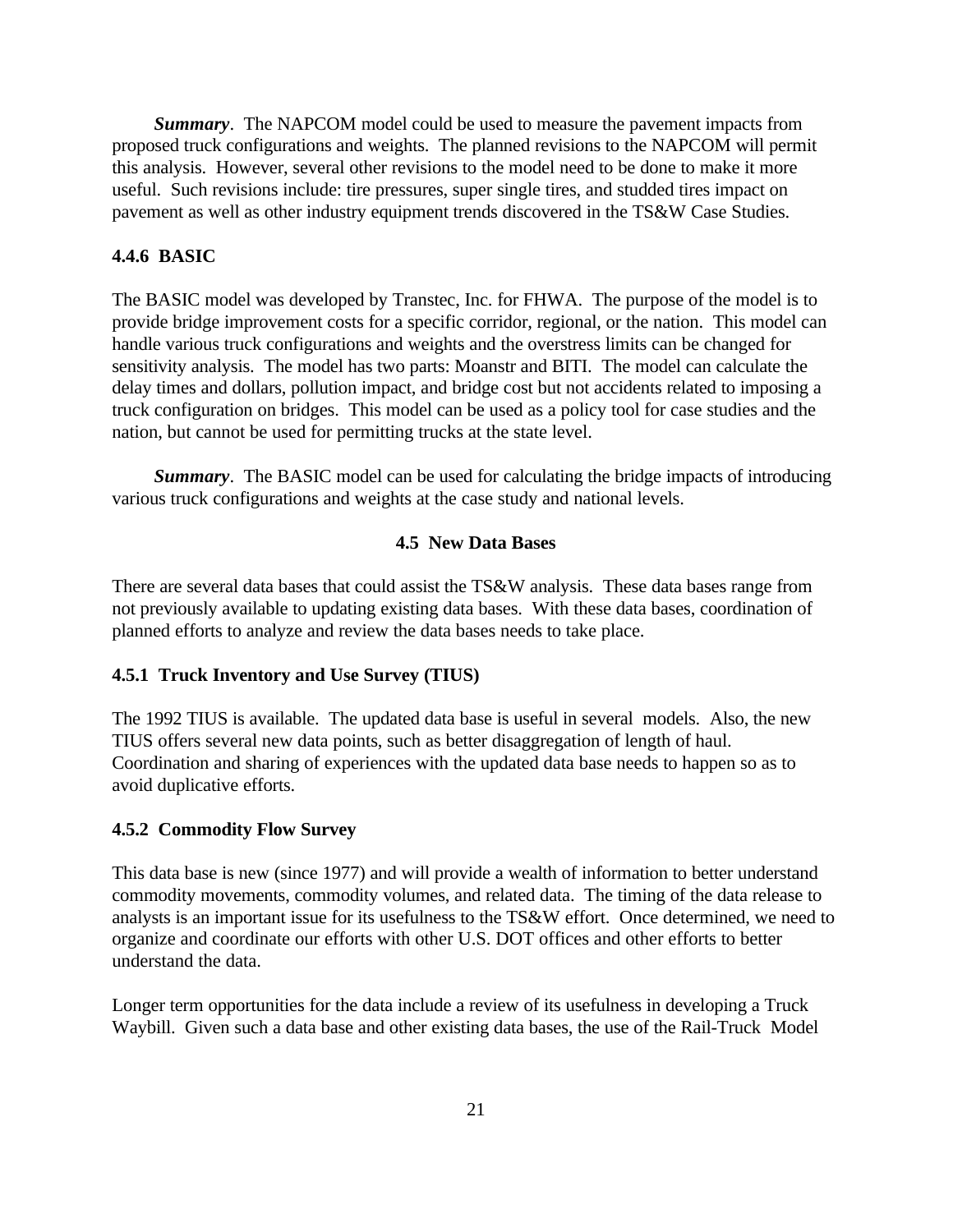could include freight shift impacts of truck to truck and truck to rail and better capture the intermodal aspects of the freight business.

#### **4.5.3 State Fuel and Registration Plans**

The States have a continuing program to better coordinate truck fuel and registration taxes for interstate vehicles. The fuel and registration plans require data to be collected and shared by trucking firms to states. We need to examine these data bases and determine their usefulness in the TS&W project.

#### **4.5.4 NATS and NMTDB**

The Association of American Railroads (AAR) has funded two truck surveys -- North American Trucking Survey (NATS) and the National Motor Truck Data Base (NMTDB). The focus of the data bases was to gather long-haul truck operating data via surveys and other means. The data collected (in general) included:

- Monthly Truck Passing Counts by  $\blacksquare$ 
	- **-** Location
	- **-** Trailer Type
	- **-** Truck Operation (RRCC, IRCC, Private)
- Truck Equipment and Operating Characteristics for Dry Van, Reefer, Flatbed by Driver  $\blacksquare$ Type (Union, Non-Union, O-O, etc.)
	-
	- **-** Trailer Length **-** Diner Layover
	- **-** Trailer Width **-** Average Layover
	-
	- **-** Driver Wages (Cents/Mile) **-** Driver Annual Mileage
	- **-** Driver Work Experience **-** Diesel Fuel Price
	- **-** Truck Fuel Economy **-** Cubic Capacity
	- **-** Tractor Ownership **-** Number of Drops
	- **-** Driver Daily Driving Hours **-** Number of Pickups
	- **-** Driver Distribution **-** Type of Packaging
	-
	- **-** Cargo Weight **-** Unloading Cargo
	- **-** Empty to Total Mileage
- **-** Tractor Type **-** Average Loading Time
	-
	- **-** Tractor Age **-** Truck Speed
		-
		-
		-
		-
		-
		-
	- **-** Length of Haul **-** Loading Cargo
		-

This type of data was collected for about 10 years at varying sites. The goal of the data base was to reflect the long-haul trucking industry hauling rail-competitive commodities over railcompetitive corridors.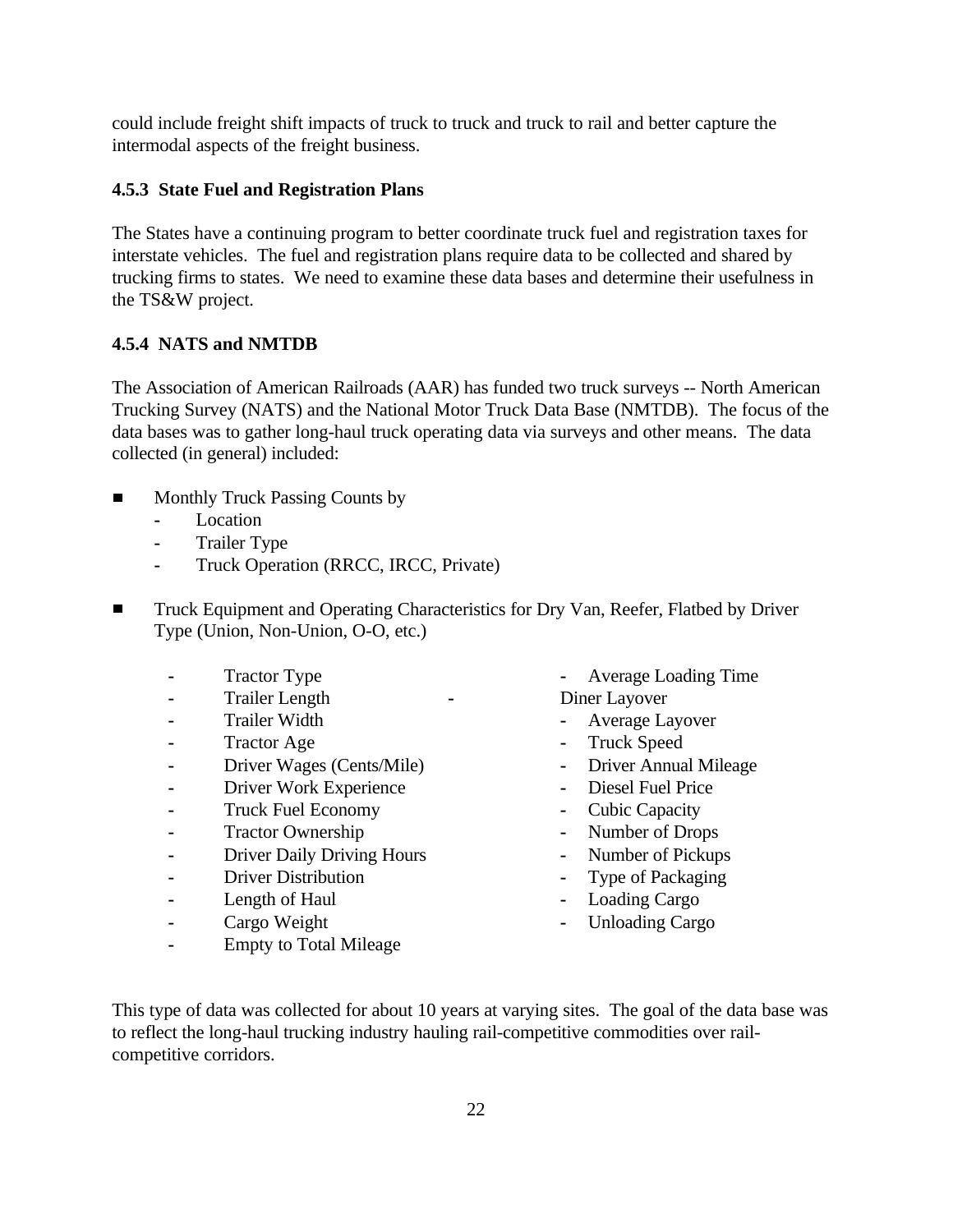Currently, the data are no longer being collected by the AAR. The cost to collect the data was about \$150,000 (rough estimate) per year. Consideration should be given to continuing the data collection for data not collected by other data bases such as TIUS and CFS. Also, we need to explore how to examine and determine the usefulness of the NATS and NMTDB data bases for the TS&W project.